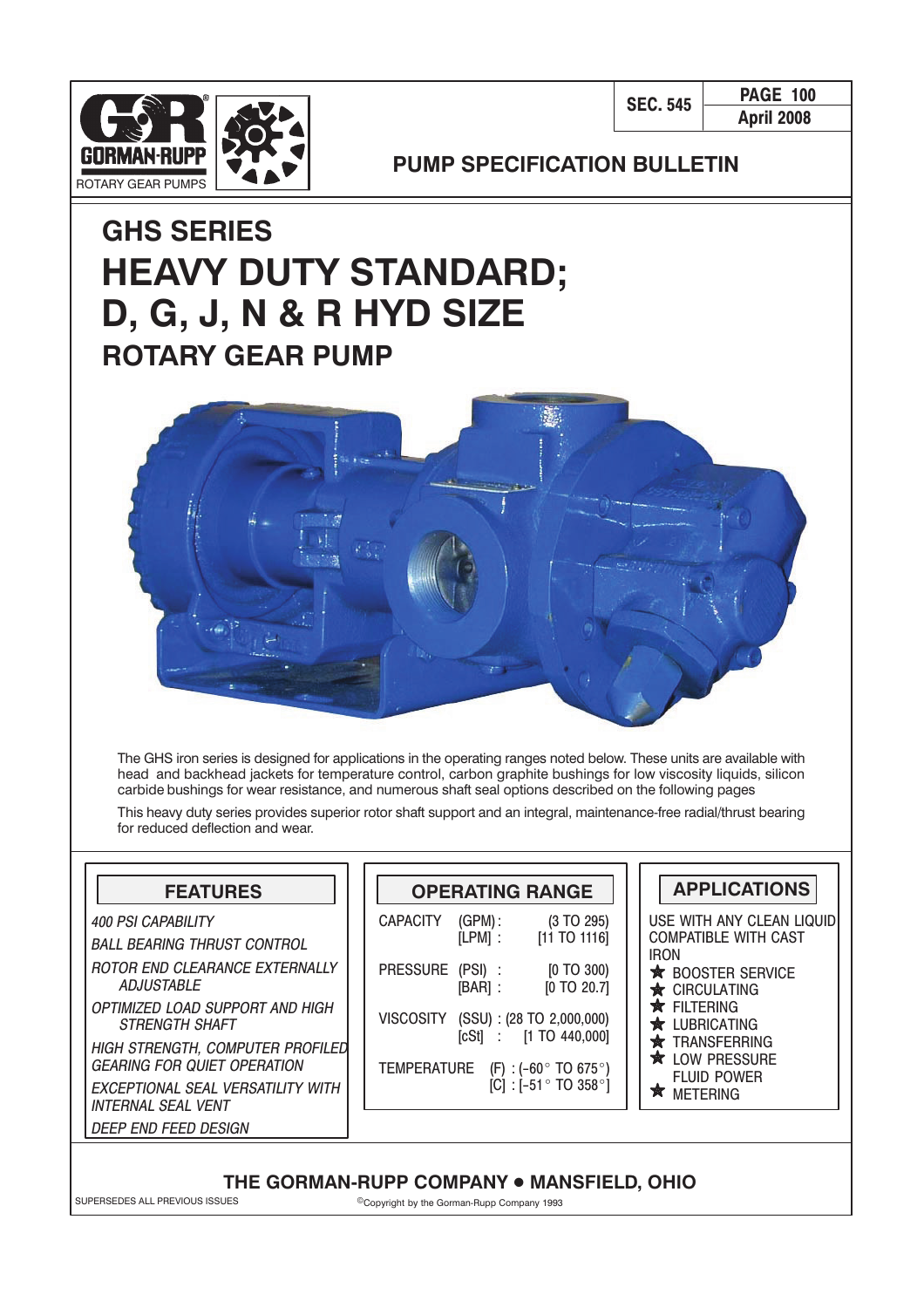### Standard Construction

| <b>EXTER-</b><br><b>IOR</b>                                                                 | <b>ROTOR</b><br>&                                                 | <b>HOUSING</b><br><b>PORTS</b>            |                       | <b>BUSHINGS</b>     | <b>IDLER</b><br><b>PIN</b>                  | <b>SHAFT</b>    | <b>MECH. SEAL</b>             |  | <b>SHAFT SEALING</b><br><b>PACKING</b> | <b>ROTATION</b>                                                          |                               | <b>INTERNAL</b><br><b>RELIEF VALVE</b> |                          |
|---------------------------------------------------------------------------------------------|-------------------------------------------------------------------|-------------------------------------------|-----------------------|---------------------|---------------------------------------------|-----------------|-------------------------------|--|----------------------------------------|--------------------------------------------------------------------------|-------------------------------|----------------------------------------|--------------------------|
|                                                                                             | <b>IDLER</b>                                                      |                                           |                       |                     |                                             |                 |                               |  |                                        |                                                                          | <b>MATERIAL</b>               |                                        | <b>SETTING</b>           |
| <b>CAST</b><br><b>IRON</b>                                                                  | <b>HIGH</b><br>STRENGTH<br><b>IRON</b>                            | $90^{\circ}$<br><b>TAPPED</b><br>125# FLG |                       | <b>BRONZE</b>       | <b>HARDENED</b><br><b>STEEL</b>             | <b>STEEL</b>    | <b>VITON</b>                  |  | TEFLON/<br><b>GRAPHITE</b>             | C.W.                                                                     | <b>DUCTILE</b><br><b>IRON</b> |                                        | <b>75 PSI</b><br>[5 BAR] |
|                                                                                             | <b>Standard Models</b><br>S<br><b>DC</b><br>G<br>н<br>3<br>B<br>1 |                                           |                       |                     |                                             |                 |                               |  |                                        |                                                                          |                               |                                        |                          |
| DUTY DESIGN<br><b>PORT</b><br><b>HYDRAULIC</b><br>SEAL STYLE<br>GEAR<br>SIZE<br><b>SIZE</b> |                                                                   |                                           |                       |                     |                                             |                 |                               |  |                                        |                                                                          |                               |                                        |                          |
|                                                                                             |                                                                   |                                           | NOM. CAPACITY - SPEED |                     |                                             |                 |                               |  | <b>MAXIMUM</b>                         |                                                                          |                               |                                        | <b>SHIPPING</b>          |
|                                                                                             | <b>MODEL</b>                                                      |                                           |                       | <b>MAXIMUM</b>      | <b>ALTERNATIVE</b>                          |                 |                               |  |                                        | DIFFERENTIAL PRESSURE-PSI [BAR] TEMP.                                    |                               |                                        | <b>DATA</b>              |
|                                                                                             | <b>NUMBER</b>                                                     |                                           | <b>GPM</b>            | <b>RPM</b><br>60 Hz | <b>GPM</b>                                  | RPM(2)<br>60 Hz | <b>BELOW</b><br><b>38 SSU</b> |  | 38 TO<br><b>100 SSU</b>                | 100 TO<br>250,000 SSU                                                    | $\circ$ F                     |                                        | Weight Volume            |
|                                                                                             |                                                                   |                                           | [LPM]                 | [50 HZ]             | [LPM]                                       | [50 Hz]         | $[4 \text{ cSt}]$             |  | $[21 \cSt]$                            | $[55,000 \text{ cSt}]$                                                   | $\lceil$ °C]                  | <b>LBS</b><br>[KG]                     | CU.<br>FT.               |
| <b>GHS 1DC 3-B</b><br>GHS 1DC 4-B                                                           |                                                                   | $\textcircled{\scriptsize{1}}$<br>×       | 9<br>$[28]$           |                     | 6<br>$[19]$                                 |                 |                               |  |                                        |                                                                          |                               | 30<br>[13,6]                           | 2.9                      |
| <b>GHS 1DE 3-B</b><br><b>GHS 1DE 4-B</b>                                                    |                                                                   | $\bigcirc$                                | 11<br>$[35]$          |                     | 7<br>$[22]$<br>10<br>$[32]$<br>15<br>$[47]$ |                 |                               |  |                                        |                                                                          | 400<br>$[204]$                | 30<br>[13, 6]                          | 2.9                      |
|                                                                                             | GHS 1-1/2 GC 3-B<br>GHS 1-1/2 GC 4-B                              | $\bullet$<br>$\Box$                       | 16                    |                     |                                             |                 |                               |  |                                        |                                                                          |                               | 54<br>[24,5]                           | 2.9                      |
| GHS 2 GC 3-B<br>GHS 2 GC 4-B                                                                |                                                                   | $\bullet$<br>$\overline{\phantom{a}}$     | [50]                  |                     |                                             |                 |                               |  |                                        | 300<br>[20.7]                                                            |                               | 54<br>[24, 5]                          | 2.9                      |
|                                                                                             | GHS 1-1/2 GF 3-B<br>GHS 1-1/2 GF 4-B                              | $\bullet$<br>$\Box$                       | 23                    | 1750                |                                             | 1150            | 100<br>150<br>$[10]$<br>$[7]$ |  |                                        |                                                                          |                               | 54<br>[24, 5]                          | 2.9                      |
| <b>GHS 2 GF 3-B</b><br>GHS 2 GF 4-B                                                         |                                                                   | D<br>×                                    | $[73]$                | [1460]              |                                             | $[960]$         |                               |  |                                        |                                                                          | 54<br>[24,5]                  | 2.9                                    |                          |
|                                                                                             | GHS 1-1/2 GH 3-B<br>GHS 1-1/2 GH 4-B                              | $\bullet$<br>×                            | 31                    |                     | 20                                          |                 |                               |  |                                        |                                                                          |                               | 54<br>[24, 5]                          | 2.9                      |
| GHS 2 GH 3-B<br>GHS 2 GH 4-B                                                                |                                                                   | ×                                         | [98]                  |                     | [63]                                        |                 |                               |  |                                        |                                                                          |                               | 54<br>[24,5]                           | 2.9                      |
|                                                                                             | GHS 1-1/2 GJ 3-B<br>GHS 1-1/2 GJ 4-B                              | $^\circledR$                              | 38                    |                     | $25\,$                                      |                 |                               |  |                                        | 200                                                                      |                               | 54<br>[24, 5]                          | 2.9                      |
| <b>GHS 2 GJ 3-B</b><br><b>GHS 2 GJ 4-B</b>                                                  |                                                                   | $^\circledR$                              | $[120]$               |                     | $[79]$                                      |                 |                               |  |                                        | $[14]$                                                                   | 500<br>$[260]$                | 54<br>[24, 5]                          | 2.9                      |
| <b>GHS 2 JG 3-B</b><br><b>GHS 2 JG 4-B</b>                                                  |                                                                   |                                           |                       |                     |                                             |                 |                               |  |                                        |                                                                          |                               | 125<br>$[57]$                          | 5.3                      |
|                                                                                             | GHS 2-1/2 JG 3-B<br>GHS 2-1/2 JG 4-B                              |                                           | 40<br>$[126]$         | 1150<br>$[960]$     | 30<br>$[95]$                                | 870<br>$[725]$  |                               |  |                                        | 300<br>[20.7]                                                            |                               | 125<br>$[57]$                          | 5.3                      |
| GHS 3 JG 3-B<br>GHS 3 JG 4-B                                                                |                                                                   |                                           |                       |                     |                                             |                 |                               |  |                                        |                                                                          |                               | 125<br>$[57]$                          | 5.3                      |
|                                                                                             | STANDARD MODELS CONT.                                             |                                           |                       |                     |                                             |                 |                               |  |                                        | NOTE: RECOMMENDED PORT SIZES ARE SHOWN IN BOLDFACE. EXAMPLE: GHS 2JG 3-B |                               |                                        |                          |

 $\bullet$  MECHANICAL SEAL

1 3450 [2875] RPM PERMISSIBLE TO 1,000 SSU [220 Cts.] AND 100 PSI [7 BAR]

**LIPSEAL/PACKING** 

MAXIMUM SPEED FOR AMMONIA MODELS.

PUMP LIMITED TO 200 PSI MAXIMUM PRESSURE. 3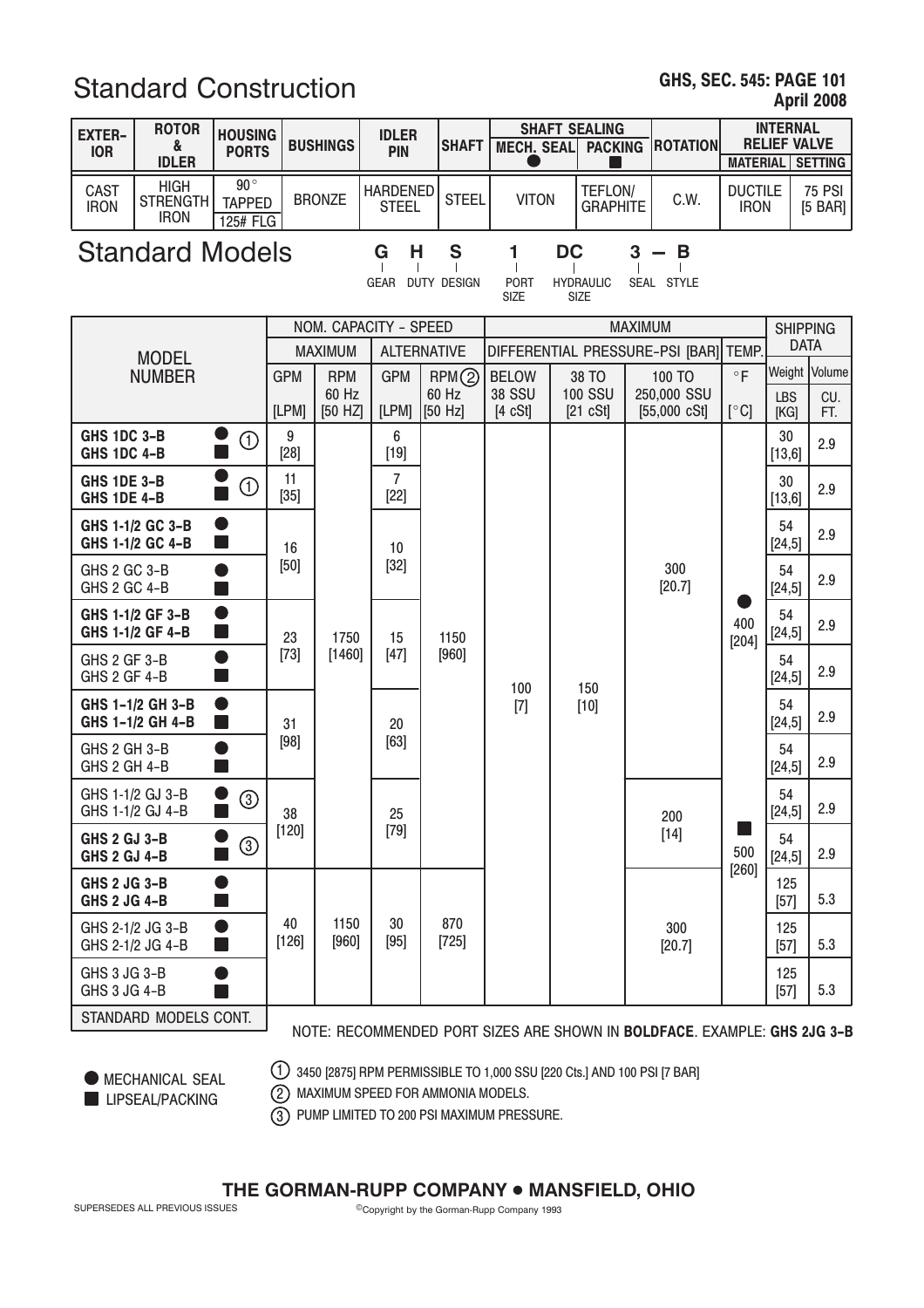### Standard Models (Continued)

GHS, SEC. 545: PAGE 102

| . 545: PAGE 102 |                   |  |
|-----------------|-------------------|--|
|                 | <b>April 2008</b> |  |

|                                            |                                           | NOM. CAPACITY - SPEED |                     |               | <b>MAXIMUM</b>                    |                                       |                         |                                                                          | <b>SHIPPING</b> |                    |                 |
|--------------------------------------------|-------------------------------------------|-----------------------|---------------------|---------------|-----------------------------------|---------------------------------------|-------------------------|--------------------------------------------------------------------------|-----------------|--------------------|-----------------|
| <b>MODEL</b>                               |                                           |                       | <b>MAXIMUM</b>      |               | <b>ALTERNATIVE</b>                | DIFFERENTIAL PRESSURE-PSI [BAR] TEMP. |                         |                                                                          |                 | <b>DATA</b>        |                 |
| <b>NUMBER</b>                              |                                           | <b>GPM</b>            | <b>RPM</b><br>60 Hz | <b>GPM</b>    | RPM(1)<br>60 Hz                   | <b>BELOW</b><br><b>38 SSU</b>         | 38 TO<br><b>100 SSU</b> | 100 TO<br>250,000 SSU                                                    | $\circ$ F       |                    | Weight   Volume |
|                                            |                                           | [LPM]                 | [50 HZ]             | [LPM]         | [50 Hz]                           | $[4 \cSt]$                            | $[21 \cSt]$             | $[55,000 \cSt]$                                                          | [°C]            | <b>LBS</b><br>[KG] | CU.<br>FT.      |
| <b>GHS 2 JJ 3-B</b><br><b>GHS 2 JJ 4-B</b> | D<br>T.                                   |                       |                     |               |                                   |                                       |                         |                                                                          |                 | 125<br>$[57]$      | 5.3             |
| GHS 2-1/2 JJ 3-B<br>GHS 2-1/2 JJ 4-B       | $\bullet$<br>$\blacksquare$               | 56<br>[177]           |                     | 42<br>$[133]$ |                                   |                                       |                         |                                                                          |                 | 125<br>$[57]$      | 5.3             |
| GHS 3 JJ 3-B<br>GHS 3 JJ 4-B               | $\bullet$<br>×                            |                       |                     |               |                                   |                                       |                         | $300 \textcircled{3}$                                                    |                 | 125<br>$[57]$      | 5.3             |
| <b>GHS 2 JL 3-B</b><br><b>GHS 2 JL 4-B</b> |                                           |                       |                     |               |                                   |                                       |                         | [20.7]                                                                   |                 | 125<br>$[57]$      | 5.3             |
| GHS 2-1/2 JL 3-B<br>GHS 2-1/2 JL 4-B       | $\bullet$<br>$\blacksquare$               | 77<br>$[243]$         | 1150<br>$[960]$     | 58<br>$[183]$ | 870<br>$[725]$                    |                                       |                         |                                                                          |                 | 125<br>$[57]$      | 5.3             |
| <b>GHS 3 JL 3-B</b><br><b>GHS 3 JL 4-B</b> |                                           |                       |                     |               |                                   |                                       |                         |                                                                          | 400             | 125<br>$[57]$      | 5.3             |
| GHS 2 JP 3-B<br>GHS 2 JP 4-B               | ۰<br>$^{\copyright}$                      |                       |                     | 81<br>$[256]$ |                                   |                                       |                         | 200<br>$[14]$                                                            | $[204]$         | 125<br>$[57]$      | 5.3             |
| GHS 2-1/2 JP 3-B<br>GHS 2-1/2 JP 4-B       | $\bullet$<br>$^{\copyright}$              | 107<br>$[338]$        |                     |               |                                   |                                       |                         |                                                                          |                 | 125<br>$[57]$      | 5.3             |
| <b>GHS 3 JP 3-B</b><br><b>GHS 3 JP 4-B</b> | $^{\copyright}$<br><b>Service Service</b> |                       |                     |               |                                   |                                       |                         |                                                                          |                 | 125<br>$[57]$      | 5.3             |
| GHS 1-1/2 NK 3-B<br>GHS 1-1/2 NK 4-B       | D<br>a s                                  |                       |                     |               |                                   | 100<br>$[7]$                          | 150<br>$[10]$           |                                                                          |                 | 167<br>[75, 7]     | 5.3             |
| GHS 2 NK 3-B<br>GHS 2 NK 4-B               | u                                         | 99                    | 60<br>$[189]$       |               |                                   |                                       |                         | <b>Service Service</b>                                                   | 167<br>[75, 7]  | 5.3                |                 |
| GHS 2-1/2 NK 3-B<br>GHS 2-1/2 NK 4-B       | $\bullet$<br>×                            | $[375]$               |                     |               |                                   |                                       |                         | $300\textcircled{3}$<br>[20.7]                                           | 500<br>$[260]$  | 167<br>[75, 7]     | 5.3             |
| <b>GHS 3 NK 3-B</b><br><b>GHS 3 NK 4-B</b> | $\bullet$                                 |                       |                     |               |                                   |                                       |                         |                                                                          |                 | 167<br>[75, 7]     | 5.3             |
| <b>GHS 2 NM 3-B</b><br><b>GHS 2 NM 4-B</b> |                                           |                       | 960                 |               | 580                               |                                       |                         |                                                                          |                 | 167<br>[75, 7]     | 5.3             |
| GHS 2-1/2 NM 3-B<br>GHS 2-1/2 NM 4-B       | $\bullet$<br>$\Box$                       | 132<br>$[500]$        | [960]               | 80<br>$[252]$ | $[480]$                           |                                       |                         |                                                                          |                 | 167<br>[75, 7]     | 5.3             |
| <b>GHS 3 NM 3-B</b><br>GHS 3 NM 4-B        |                                           |                       |                     |               |                                   |                                       |                         |                                                                          |                 | 167<br>[75, 7]     | 5.3             |
| GHS 2 NP 3-B<br><b>GHS 2 NP 4-B</b>        | ●<br>$^{\copyright}$                      |                       |                     |               |                                   |                                       |                         |                                                                          |                 | 167<br>[75,7]      | 5.3             |
| GHS 2-1/2 NP 3-B<br>GHS 2-1/2 NP 4-B       | O<br>$^{\circledR}$<br>$\Box$             | 165<br>$[624]$        |                     | 99<br>$[312]$ |                                   |                                       |                         | 200<br>$[14]$                                                            |                 | 167<br>[75, 7]     | 5.3             |
| <b>GHS 3 NP 3-B</b><br><b>GHS 3 NP 4-B</b> | O<br>$^{\circledR}$                       |                       |                     |               |                                   |                                       |                         |                                                                          |                 | 167<br>[75,7]      | 5.3             |
| STANDARD MODELS CONT.                      |                                           |                       |                     |               |                                   |                                       |                         | NOTE: RECOMMENDED PORT SIZES ARE SHOWN IN BOLDFACE. EXAMPLE: GHS 2JG 3-B |                 |                    |                 |
|                                            |                                           | (1)                   |                     |               | MAXIMUM SPEED FOR AMMONIA MODELS. |                                       |                         |                                                                          |                 |                    |                 |

 $\bullet$  MECHANICAL SEAL **LIPSEAL/PACKING** 

PUMP LIMITED TO 200 PSI MAXIMUM PRESSURE. 2 FOR 200-300 PSI OPERATION, HOUSING BUSHING IS RECOMMENDED. CONSULT BUSHING

3) LIMITATION TABLE AND CHEMICAL COMPATIBILITY CHART FOR PROPER APPLICATION.

THE GORMAN-RUPP COMPANY . MANSFIELD, OHIO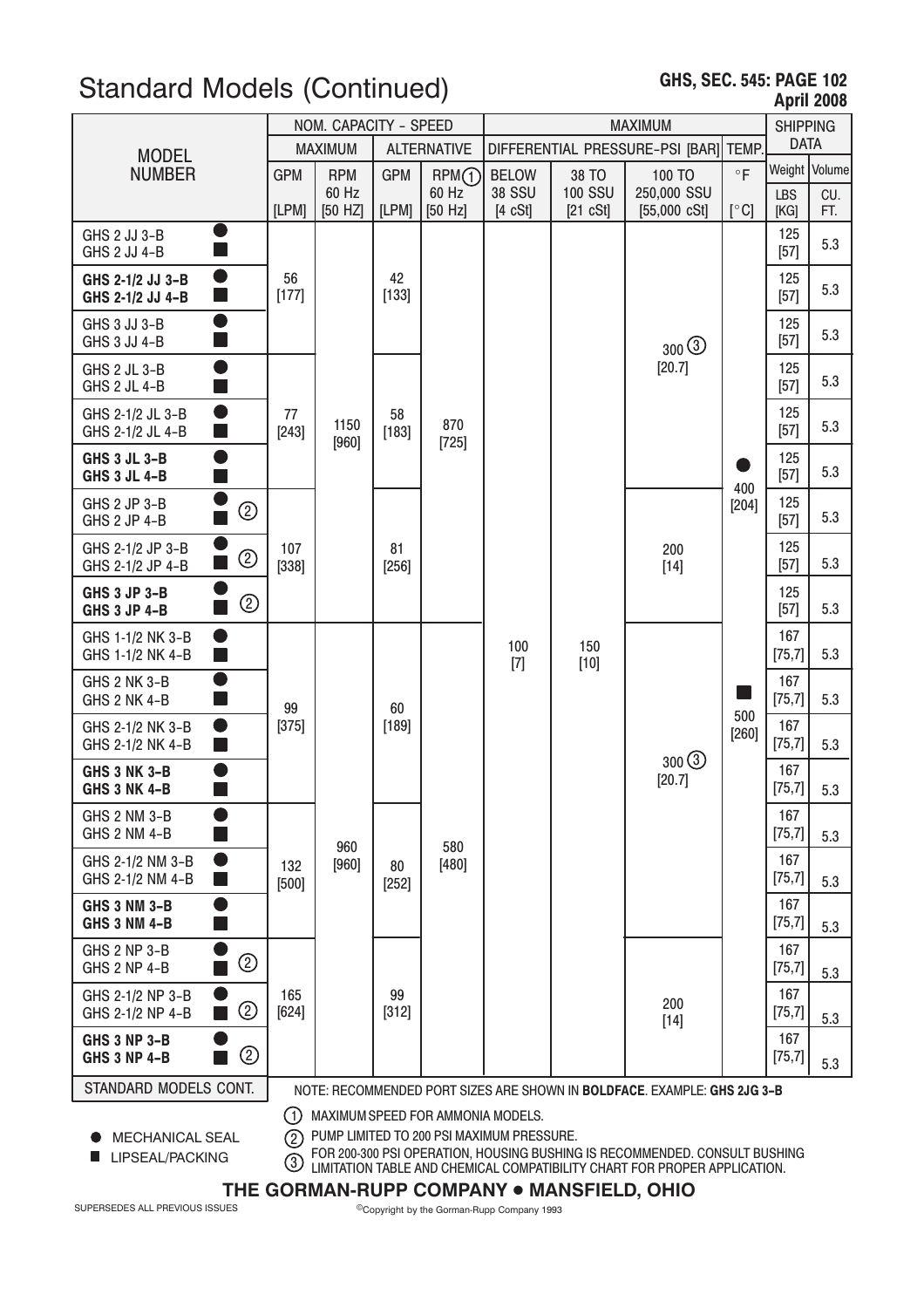### Standard Models (Continued)

#### GHS, SEC. 545: PAGE 103 April 2008

|                                                                       |                | NOM. CAPACITY - SPEED |                    |                                | <b>MAXIMUM</b>                          |                               |                                |                                  | <b>SHIPPING</b>    |                 |
|-----------------------------------------------------------------------|----------------|-----------------------|--------------------|--------------------------------|-----------------------------------------|-------------------------------|--------------------------------|----------------------------------|--------------------|-----------------|
| <b>MODEL</b>                                                          |                | <b>MAXIMUM</b>        | <b>ALTERNATIVE</b> |                                | DIFFERENTIAL PRESSURE - PSI [BAR] TEMP. |                               |                                | <b>DATA</b>                      |                    |                 |
| <b>NUMBER</b>                                                         | <b>GPM</b>     | <b>RPM</b>            | <b>GPM</b>         | RPM(1)                         | <b>BELOW</b>                            | 38 TO                         | 100 TO                         | $\circ$ F                        |                    | Weight   Volume |
|                                                                       | [LPM]          | 60 Hz<br>[50 HZ]      | [LPM]              | 60 Hz<br>[50 Hz]               | <b>38 SSU</b><br>$[4 \text{ cSt}]$      | <b>100 SSU</b><br>$[21 \cSt]$ | 250,000 SSU<br>$[55,000 \cSt]$ | [°C]                             | <b>LBS</b><br>[KG] | CU.<br>FT.      |
| <b>GHS 2 RM 3-B</b><br><b>GHS 2 RM 4-B</b>                            |                |                       |                    |                                |                                         |                               |                                |                                  | 301<br>[136]       | 10.7            |
| $\blacktriangleright$ F<br>GHS 2-1/2 RM 3-B<br>GHS 2-1/2 RM 4-B<br>∎⊧ | 172            |                       | 115                |                                |                                         |                               |                                |                                  | 301<br>[136]       | 10.7            |
| <b>GHS 3 RM 3-B</b><br>D þ<br><b>GHS 3 RM 4-B</b>                     | $[542]$        |                       | $[362]$            | 480<br>$[400]$<br>143<br>[451] | 100<br>$[7]$                            |                               | 300<br>[20.7]                  | 400<br>$[204]$<br>500<br>$[260]$ | 301<br>$[136]$     | 10.7            |
| GHS 4 RM 3-B<br>GHS 4 RM 4-B<br>Þ                                     |                |                       |                    |                                |                                         |                               |                                |                                  | 301<br>[136]       | 10.7            |
| Þ<br>GHS 2-1/2 RP 3-B<br>GHS 2-1/2 RP 4-B                             |                |                       | 720                |                                |                                         | 150<br>$[10]$                 |                                |                                  | 301<br>[136]       | 10.7            |
| <b>GHS 3 RP 3-B</b><br>Þ<br><b>GHS 3 RP 4-B</b>                       | 215<br>$[678]$ |                       |                    |                                |                                         |                               |                                |                                  | 301<br>[136]       | 10.7            |
| GHS 4 RP 3-B<br>Þ<br>GHS 4 RP 4-B<br>Þ                                |                | [600]                 |                    |                                |                                         |                               |                                |                                  | 301<br>[106]       | 10.7            |
| GHS 2-1/2 RR 3-B<br>Þ<br>GHS 2-1/2 RR 4-B                             |                |                       |                    |                                |                                         |                               |                                |                                  | 301<br>$[136]$     | 10.7            |
| Þ<br><b>GHS 3 RR 3-B</b><br><b>GHS 3 RR 4-B</b>                       | 255<br>[804]   |                       | 170<br>$[536]$     |                                |                                         |                               |                                |                                  | 301<br>[136]       | 10.7            |
| Þ<br><b>GHS 4 RR 3-B</b><br><b>GHS 4 RR 4-B</b>                       |                |                       |                    |                                |                                         |                               |                                |                                  | 301<br>[136]       | 10.7            |
| GHS 3 RS 3-B<br>$^\copyright$<br>GHS 3 RS 4-B                         | 295            |                       | 196                |                                |                                         |                               | 200                            |                                  | 301<br>[136]       | 10.7            |
| <b>GHS 4 RS 3-B</b><br>$^{\circledR}$<br><b>GHS 4 RS 4-B</b>          | $[930]$        |                       | [618]              |                                |                                         |                               | $[14]$                         |                                  | 301<br>$[136]$     | 10.7            |

1 MAXIMUM SPEED FOR AMMONIA MODELS.

PUMP LIMITED TO 200 PSI MAXIMUM PRESSURE 2

MECHANICAL SEAL

**LIPSEAL/PACKING** 

PORTS ARE COMPATIBLE WITH 125# ANSI CAST IRON FLANGES. ALL OTHER PORTS ARE TAPPED NPT FOR ANSI Þ PIPE. OPTIONAL [DIN] FLANGES OR TAPPED [BSP] PORTS AVAILABLE FOR EXPORT MARKET.

| <b>BUSHING LIMITATIONS:</b>              |                                |                               |                  |                   |
|------------------------------------------|--------------------------------|-------------------------------|------------------|-------------------|
| <b>Bushing Option</b>                    | <b>Optimal Viscosity Range</b> | Temp Limit,<br>$\degree$ F[C] | <b>Abrasives</b> | <b>Corrosives</b> |
| STD, 40B, 40G, 40J,<br>70B.              | 100 To 100,000 SSU             | 400 [205]                     | No               | No                |
| 40C, 40F, 40K, 40N<br>70A, 70D, 70E, 70G | 0.1 cPs to 2,000,000 SSU       | 400 [205]                     | No               | Yes**             |
| 40M, 40W<br>70F, 70J, 70K                | 0.1 cPs to 2,000,000 SSU       | 675 [360]                     | No               | Yes**             |
| 40U, 41U<br>70M, 71M                     | 0.1 cPs to 2,000,000 SSU       | 400 [205]                     | Yes $*$          | Yes**             |
| 41W<br>71K                               | 0.1 cPs to 2,000,000 SSU       | 675 [360]                     | Yes <sup>*</sup> | Yes <sup>**</sup> |

Note: \* Optional tungsten carbide pin is available

\*\* Consult chemical compatibility charts for new applications.

### THE GORMAN-RUPP COMPANY . MANSFIELD, OHIO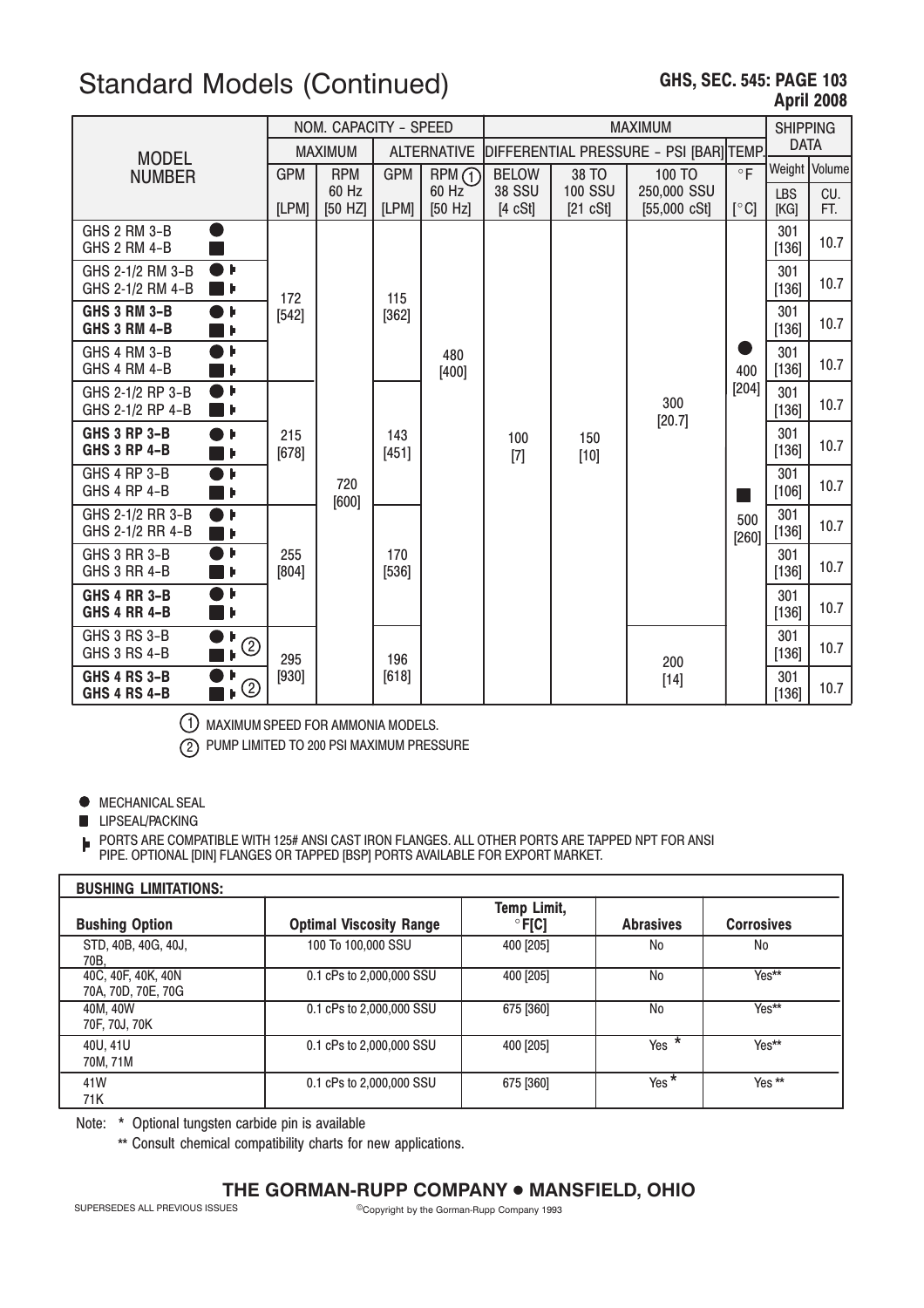### Standard Models (Continued) GHS, SEC. 545: PAGE 104

| <b>SEAL LIMITATIONS:</b>                                                                                              |                                                                                                                                          |                                                                                                                                           |                                                                                                                                                                                             |                                                                                                                                                                                                                                                                                                                             |
|-----------------------------------------------------------------------------------------------------------------------|------------------------------------------------------------------------------------------------------------------------------------------|-------------------------------------------------------------------------------------------------------------------------------------------|---------------------------------------------------------------------------------------------------------------------------------------------------------------------------------------------|-----------------------------------------------------------------------------------------------------------------------------------------------------------------------------------------------------------------------------------------------------------------------------------------------------------------------------|
| <b>MECHECHANICAL</b>                                                                                                  | <b>MAXIMUM INLET PRESSURE (PSI [BAR])</b>                                                                                                |                                                                                                                                           | <b>MAXIMUM</b>                                                                                                                                                                              | <b>TEMPERATURE</b>                                                                                                                                                                                                                                                                                                          |
| <b>SEAL</b><br><b>OPTIONS</b>                                                                                         | <b>NON-LUBRICATING</b><br><b>LIQUID</b>                                                                                                  | <b>LUBRICATING</b><br><b>LIQUID</b>                                                                                                       | VISCOSITY (SSU [cSt])                                                                                                                                                                       | RANGE ( $^{\circ}$ F [ $^{\circ}$ C])                                                                                                                                                                                                                                                                                       |
| <b>STD,60S</b><br>61J<br>60A<br>60B<br>60D, 60N, 61A<br>60P, 61B,<br>61C, 61D, 61L<br>60J<br>60K<br>60M<br>60Q<br>61H | $100$ [7]<br>$100$ [7]<br>$100$ [7]<br>$100$ [7]<br>200 [14]<br>200 [14]<br>$100$ [7]<br>$100$ [7]<br>$150$ [11]<br>400 [30]<br>200 [14] | 150 [10.5]<br>200 [14]<br>150 [10.5]<br>150 [10.5]<br>350 [24]<br>300 [21]<br>$100$ [7]<br>150 [10.5]<br>200 [14]<br>600 [40]<br>300 [21] | 15,000 [3250]<br>15,000 [3250]<br>15,000 [3250]<br>15,000 [3250]<br>25,000 [5417]<br>25,000 [5417]<br>50,000 [11,000]<br>50,000 [11,000]<br>15,000 [3250]<br>15,000 [3250]<br>25,000 [5417] | 0 to 400 [-17 to 204]<br>0 to 400 [-17 to 204]<br>$-50$ to 225 $[-45$ to 107]<br>$-50$ to 210 $[-46$ to 99]<br>$-75$ to 500 [ $-60$ to 260]<br>$-20$ to 400 [ $-29$ to 204]<br>0 to 400 [-17 to 204]<br>$-50$ to 210 $[-46$ to 99]<br>0 to 400 [-17 to 204]<br>0 to 400 [-17 to 204]<br>$-350$ to $750$ [ $-212$ to $400$ ] |
| <b>LIPSEAL/PACKING</b>                                                                                                | <b>MAXIMUM INLET PRESSURE (PSI [BAR])</b>                                                                                                |                                                                                                                                           | <b>MAXIMUM</b>                                                                                                                                                                              | <b>TEMPERATURE</b>                                                                                                                                                                                                                                                                                                          |
| <b>OPTIONS</b>                                                                                                        |                                                                                                                                          |                                                                                                                                           | VISCOSITY (SSU [cSt])                                                                                                                                                                       | RANGE ( $^{\circ}$ F [ $^{\circ}$ C])                                                                                                                                                                                                                                                                                       |
| 65E<br><b>STD</b><br>65Q<br>65S                                                                                       | 300 [20]<br>400 [28]<br>200 [14]<br>400 [28]                                                                                             |                                                                                                                                           | 2,000,000 [440,000]<br>2,000,000 [440,000]<br>2,000,000 [440,000]<br>2,000,000 [440,000]                                                                                                    | $[-68$ to 204]<br>$-90$ to $400$<br>[-45 to 260]<br>$-50$ to $500$<br>$-50$ to $650$<br>$[-45$ to 344]<br>$[-45 \text{ to } 260]$<br>$-50$ to $500$                                                                                                                                                                         |

NOTE: PROPER PUMP APPLICATION REQUIRES CONSIDERATION OF ADDITIONAL FACTORS. PLEASE REVIEW CHALLENGING APPLICATIONS IN SECTION 500 AND THE LIQUIDS LIST IN THE ROTARY GEAR REFERENCE GUIDE.

| <b>APPLICATION RECOMMENDATIONS:</b> |                                                                                                                  |                                                           |  |  |  |  |  |
|-------------------------------------|------------------------------------------------------------------------------------------------------------------|-----------------------------------------------------------|--|--|--|--|--|
| <b>APPLICATION</b>                  | <b>OPTIONS REQUIRED</b><br>(Select One From Each Row)                                                            | <b>OPERATING LIMITATIONS</b>                              |  |  |  |  |  |
| <b>HIGH TEMPERATURE</b>             | 25U, 25V, OR 25W<br>35E - 35M (AS REQ'D)<br>40R<br>61A, 61B, 61C, 61D OR 65<br>70J OR 70K                        | TEMPERATURE: 500°F MAX.<br>PRESSURE: 200 PSI MAX.         |  |  |  |  |  |
| <b>HIGH TEMPERATURE</b>             | 25U, 25V, OR 25W<br>35N - 35S (AS REQ'D)<br>40M<br>61H, OR 65Q<br>70J                                            | TEMPERATURE: 675°F MAX.<br>PRESSURE: 200 PSI MAX.         |  |  |  |  |  |
| <b>AMMONIA</b>                      | 25G OR 25H<br>40N<br>60K<br>70E<br>90A                                                                           | PRESSURE: 200 PSI MAX.<br>2/3 RATED SPEED<br>4 FEET NPSHr |  |  |  |  |  |
| LP GAS                              | 25G OR 25H<br>40F OR 40N<br>70D OR 70E                                                                           | PRESSURE: 200 PSI MAX.<br>3 FEET NPSHr                    |  |  |  |  |  |
| <b>ASPHALT</b>                      | 25U, 25V OR 25W<br>35E-35S (AS REQ'D)<br>41R, 41W<br>65S<br>71K                                                  | TEMPERATURE: 500°F MAX.                                   |  |  |  |  |  |
| <b>JACKETED</b>                     | 40G, 40J, 40K, 40W, 41U, 41W<br>60, 61A, 61B, 61C, 61D, 61H<br>65, 65E, 65Q, 65S<br>70B, 70G, 70J, 70K, 71K, 71M | LIMIT JACKET PRESSURE TO<br><b>150 PSIG</b>               |  |  |  |  |  |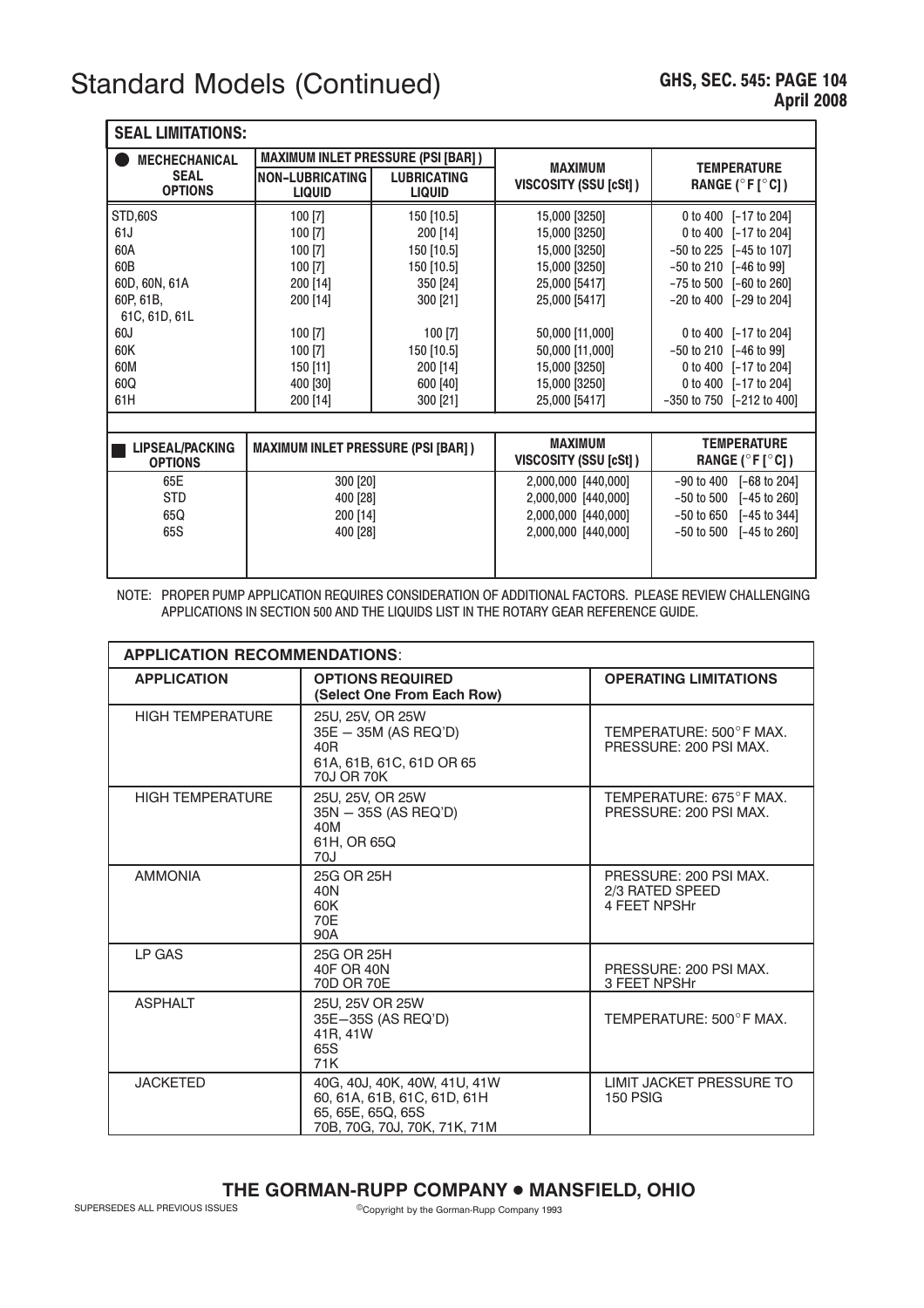#### GHS, SEC. 545: PAGE 105 April 2008

## **Options**

| <b>CATEGORY</b>                    | <b>STANDARD</b>                                                                    | <b>OPTIONAL NUMBER &amp; DESCRIPTION</b> |                                     |  |                                                            |  |  |  |
|------------------------------------|------------------------------------------------------------------------------------|------------------------------------------|-------------------------------------|--|------------------------------------------------------------|--|--|--|
|                                    |                                                                                    |                                          |                                     |  |                                                            |  |  |  |
| <b>ROTATION</b>                    | C.W. (VIEWED                                                                       | 01A                                      | C.C.W.                              |  |                                                            |  |  |  |
|                                    | FROM SHAFT END)                                                                    | 01B                                      | $^{\circledR}$<br>$BI-ROTATION (1)$ |  |                                                            |  |  |  |
|                                    |                                                                                    |                                          |                                     |  |                                                            |  |  |  |
| <b>HOUSING PORTS</b>               | $90^{\circ}$                                                                       |                                          | <b>HYDRAULIC SIZE</b>               |  | <b>PORT</b>                                                |  |  |  |
|                                    |                                                                                    | 05U                                      | DC, DE                              |  | 1" NPT - 180 $^{\circ}$                                    |  |  |  |
|                                    |                                                                                    |                                          | GC, GF, GH, GJ                      |  | 1-1/2" NPT - 180 $^{\circ}$                                |  |  |  |
|                                    |                                                                                    |                                          |                                     |  | $2"$ NPT - 180 $^{\circ}$                                  |  |  |  |
|                                    |                                                                                    |                                          |                                     |  | $2"$ NPT - 180 $^{\circ}$                                  |  |  |  |
|                                    |                                                                                    |                                          | JG, JJ, JL, JP                      |  | 2-1/2" NPT - 180 $^{\circ}$                                |  |  |  |
|                                    |                                                                                    | 05V                                      |                                     |  | $3"$ NPT - 180 $^{\circ}$<br>$2-1/2$ " NPT - 90 $^{\circ}$ |  |  |  |
|                                    |                                                                                    |                                          | RM, RP, RR<br>RM, RP, RR, RS        |  | $3"NPT - 90°$                                              |  |  |  |
|                                    |                                                                                    | 05W                                      | DC, DE                              |  | 1" 90° - 125# FLANGED                                      |  |  |  |
|                                    |                                                                                    |                                          | GC, GF, GH, GJ                      |  | 1-1/2" 90° - 125# FLANGED                                  |  |  |  |
|                                    |                                                                                    |                                          |                                     |  | 2" 90° - 125# FLANGED                                      |  |  |  |
|                                    |                                                                                    |                                          | JG, JJ, JL, JP<br>NK, NM, NP        |  | 3" 90° - 125# FLANGED                                      |  |  |  |
|                                    |                                                                                    | 05X                                      | DC, DE                              |  | 1" 90° - 250# FLANGED                                      |  |  |  |
|                                    |                                                                                    |                                          | GC, GF, GH, GJ                      |  | 1-1/2" 90° - 250# FLANGED                                  |  |  |  |
|                                    |                                                                                    |                                          | <u>JG, JJ, JL, JP</u>               |  | 3" 90° - 250# FLANGED                                      |  |  |  |
|                                    |                                                                                    |                                          | NK, NM, NP                          |  | 2" 90° - 125# FLANGED                                      |  |  |  |
|                                    |                                                                                    |                                          |                                     |  | 2-1/2" 90° - 125# FLANGED                                  |  |  |  |
|                                    |                                                                                    |                                          |                                     |  | 3" 90° - 125# FLANGED<br>$2-1/2$ " 90° - 250#              |  |  |  |
|                                    |                                                                                    |                                          | RM, RP, RR<br>RM, RP, RR, RS        |  | $3" 90° - 250#$                                            |  |  |  |
|                                    |                                                                                    |                                          | RM, RP, RR, RS                      |  | $4" 90° - 250#$                                            |  |  |  |
|                                    |                                                                                    | 05Y                                      | NK, NM, NP                          |  | 3" 90° - 125# FLANGED                                      |  |  |  |
|                                    |                                                                                    |                                          |                                     |  | K/KK INTERCHANGE                                           |  |  |  |
|                                    |                                                                                    | 06D                                      | DC, DE                              |  | 1" 180° - 125# FLANGED                                     |  |  |  |
|                                    |                                                                                    |                                          | GC, GF, GH, GJ                      |  | 1-1/2" 180° - 125# FLANGED                                 |  |  |  |
|                                    |                                                                                    |                                          | JG, JJ, JL, JP                      |  | 3" 180° - 125# FLANGED                                     |  |  |  |
|                                    |                                                                                    | 06E                                      | DC, DE                              |  | 1" 180° - 250# FLANGED                                     |  |  |  |
|                                    |                                                                                    |                                          | GC, GF, GH, GJ                      |  | 1-1/2" 180° - 250# FLANGED                                 |  |  |  |
|                                    |                                                                                    |                                          | JG, JJ, JL, JP                      |  | 3" 180° - 250# FLANGED                                     |  |  |  |
| <b>OPTIONS</b><br><b>CONTINUED</b> |                                                                                    |                                          |                                     |  |                                                            |  |  |  |
|                                    |                                                                                    |                                          |                                     |  |                                                            |  |  |  |
|                                    | <b>HOUSING PORTS</b><br>CONSULT FACTORY FOR ADDITIONAL OPTIONS<br><b>CONTINUED</b> |                                          |                                     |  |                                                            |  |  |  |

 $\odot$  MUST HAVE SELECTED 180° OPTION FROM CATEGORY 05 (HOUSING PORTS) TO SELECT FROM THIS COLUMN.

### THE GORMAN-RUPP COMPANY . MANSFIELD, OHIO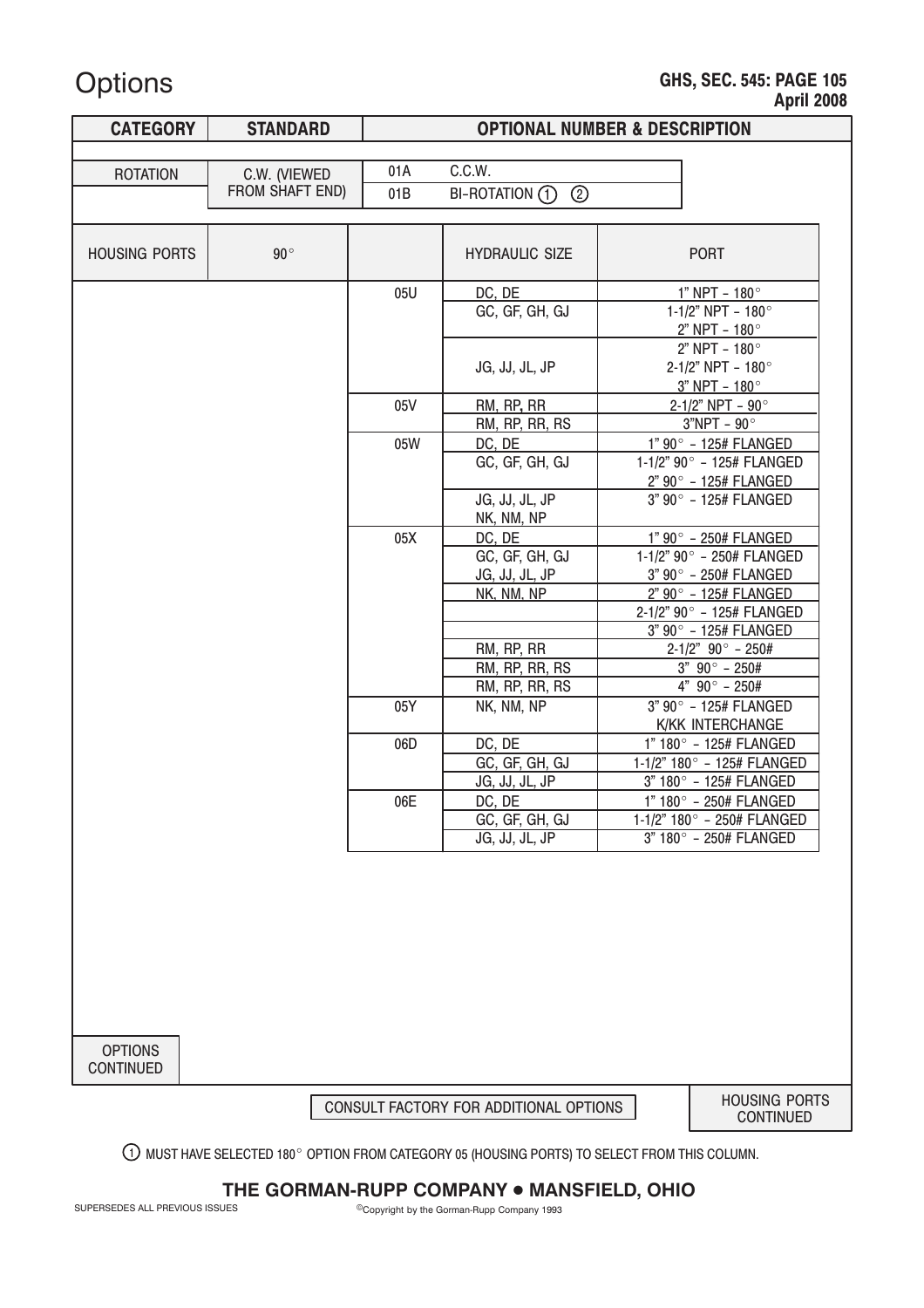GHS, SEC. 545: PAGE 106 April 2008

### **Options**

| <b>CATEGORY</b>                    | <b>STANDARD</b>              |     |                                      | <b>OPTIONAL NUMBER &amp; DESCRIPTION</b> |
|------------------------------------|------------------------------|-----|--------------------------------------|------------------------------------------|
| <b>HOUSING PORTS</b>               | $90^{\circ}$                 |     | <b>HYDRAULIC SIZE</b>                | <b>PORT</b>                              |
|                                    |                              | 07P | <u>JG, JJ, JL, JP,</u><br>NK, NM, NP | 3" - 11 BSP 90°                          |
|                                    |                              | 07R | JG, JJ, JL, JP                       | $3" - 11$ BSP $180°$                     |
|                                    |                              | 07S | GC. GF. GH. GJ                       | 50 mm 25 BAR DIN FLG - 90°               |
|                                    |                              |     | <u>JG, JJ, JL, JP,</u>               | 80mm 25 BAR DIN FLG - 90°                |
|                                    |                              |     | NK, NM, NP                           |                                          |
|                                    |                              |     | RM, RP, RR, RS                       |                                          |
|                                    |                              | 07T | GC, GF, GH, GJ                       | 50 mm 25 BAR DIN FLG - 90°               |
|                                    |                              |     | JG, JJ, JL, JP                       | 80mm 25 BAR DIN FLG - 180°               |
|                                    |                              | 07U | RM, RP, RR, RS                       | 100mm 25 BAR DIN FLG - 90°               |
| <b>HOUSING PORT</b>                | $90^{\circ}$                 |     | $90^{\circ}$<br>$(3-12)$             | ⋒<br>$180^{\circ}$<br>$(3-9)$            |
|                                    |                              |     |                                      |                                          |
| <b>CLOCK POSITION</b>              | (3 SUCTION -12<br>DISCHARGE) | 15A | $12 - 9$                             |                                          |
|                                    | (VIEWED FROM<br>SHAFT END)   |     |                                      |                                          |
| <b>OPTIONS</b><br><b>CONTINUED</b> |                              |     |                                      |                                          |

CONSULT FACTORY FOR ADDITIONAL OPTIONS

 ${\rm D}$  must have selected 180 $^{\circ}$  option from category 05 (housing ports) to select from this column.

### THE GORMAN-RUPP COMPANY . MANSFIELD, OHIO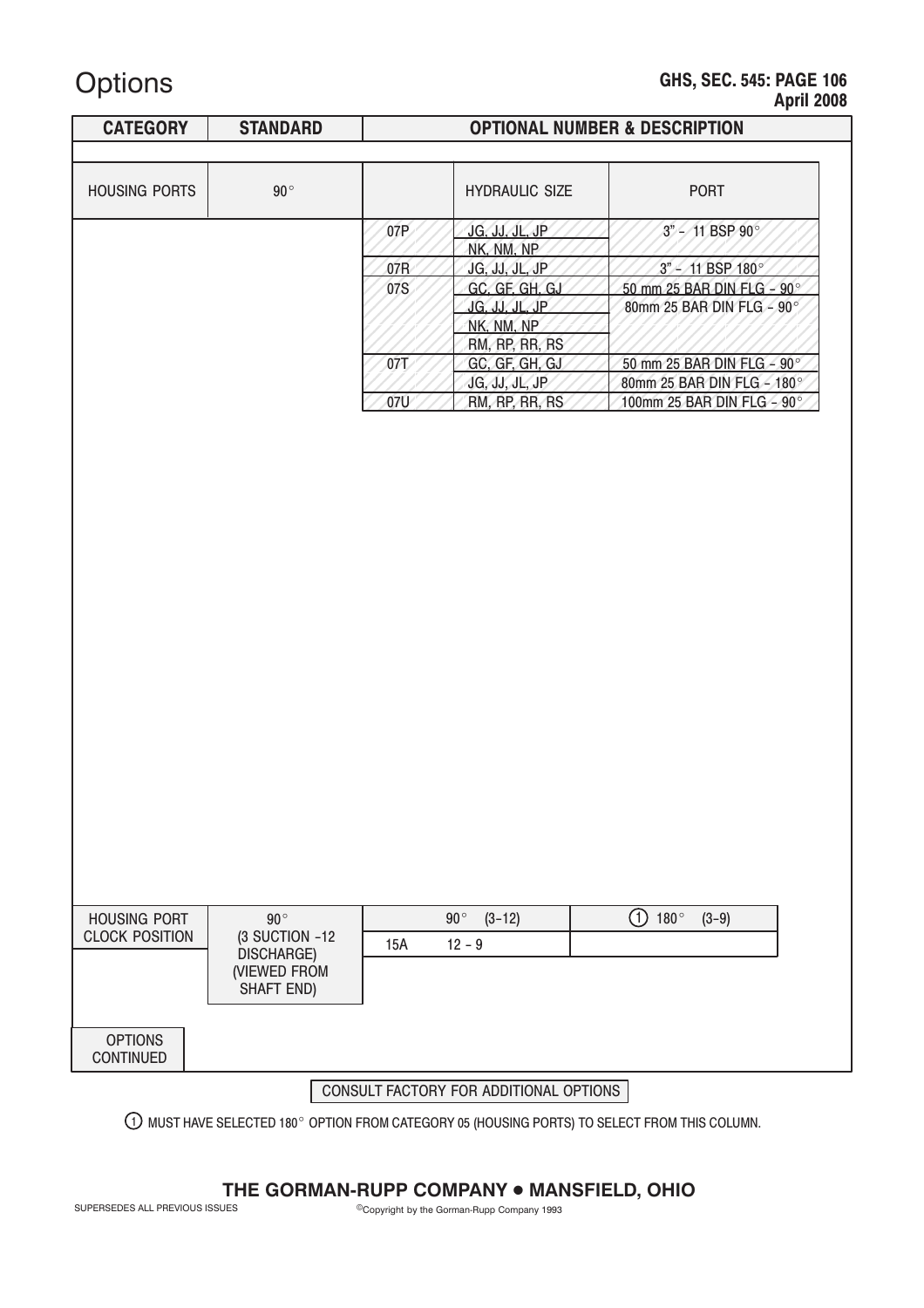#### GHS, SEC. 545: PAGE 107 April 2008

### **Options**

| <b>CATEGORY</b>     | <b>STANDARD</b>                                  |            | <b>OPTIONAL NUMBER &amp; DESCRIPTION</b>          |                                                                               |
|---------------------|--------------------------------------------------|------------|---------------------------------------------------|-------------------------------------------------------------------------------|
|                     |                                                  |            |                                                   |                                                                               |
| <b>RELIEF VALVE</b> | LOW PRESSURE                                     | 25A        | <b>HIGH PRESSURE</b>                              |                                                                               |
|                     | <b>RELIEF VALVE</b><br><b>DUCTILE IRON/VITON</b> | 25C        | <b>LESS RELIEF VALVE</b>                          |                                                                               |
|                     | 90° HEAD MOUNT 180°                              | 25D        | 2 VALVES - LOW PRESSURE (1)                       |                                                                               |
|                     | <b>HOUSING MOUNT</b>                             | 25E        | 2 VALVES - HIGH PRESSURE (1)                      |                                                                               |
|                     | <b>FOR CRACKING</b>                              | 25G        | RETURN TO TANK - LOW PRESSURE, NEOPRENE O-RING    |                                                                               |
|                     | PRESSURE RANGES<br>REFER TO SECTION              | 25H        |                                                   | RETURN TO TANK - HIGH PRESSURE, NEOPRENE O-RING                               |
|                     | 500, PG 18                                       | 25J        | LOW PRESSURE, TEFLON ENCAPSULATED O-RING          |                                                                               |
|                     | ②                                                | 25K        | HIGH PRESSURE, TEFLON ENCAPSULATED O-RING         |                                                                               |
|                     |                                                  | 25L        | LESS RELIEF VALVE, TEFLON ENCAPSULATED O-RING     |                                                                               |
|                     |                                                  | 25R        | LESS RELIEF VALVE, NEOPRENE O-RING                |                                                                               |
|                     |                                                  | 25S        | LOW PRESSURE, NEOPRENE O-RING                     |                                                                               |
|                     |                                                  | 25T        | HIGH PRESSURE, NEOPRENE O-RING                    |                                                                               |
|                     |                                                  | 25U        |                                                   | HIGH TEMPERATURE (401°-675°F) - LO PRESSURE, GASKET (3)                       |
|                     |                                                  | 25V        |                                                   | HIGH TEMPERATURE (401 $^{\circ}$ -675 $^{\circ}$ F) – HI PRESSURE, GASKET (3) |
|                     |                                                  | 25W        | HIGH TEMPERATURE (401°-675°F) - LESS RELIEF VALVE | $\circled{3}$                                                                 |
|                     |                                                  |            |                                                   |                                                                               |
| <b>GEAR TRIM</b>    | <b>NO TRIM</b>                                   | 35B        | <b>B TRIM (VISCOSITY)</b>                         |                                                                               |
|                     |                                                  | 35C        | C TRIM (VISCOSITY)                                |                                                                               |
|                     |                                                  | 35D        | D TRIM (VISCOSITY)                                |                                                                               |
|                     |                                                  | 35E        | T1A TRIM (TEMP.)                                  |                                                                               |
|                     |                                                  | 35F        | T1B TRIM (TEMP./VISCOSITY)                        |                                                                               |
|                     |                                                  | 35G        | T1C TRIM (TEMP./VISCOSITY)                        | FOR VISCOSITY/TEMPERATURE                                                     |
|                     |                                                  | 35H        | T1D TRIM (TEMP./VISCOSITY)                        | TRIM CHART REFER TO                                                           |
|                     |                                                  | 35J        | T2A TRIM (TEMP.)                                  | SECTION 500, PAGE 20.                                                         |
|                     |                                                  | 35K        | T2B TRIM (TEMP./VISCOSITY)                        | (TRIM ACCORDING TO                                                            |
|                     |                                                  | 35L        | T2C TRIM (TEMP./VISCOSITY)                        | <b>TEMPERATURE AND</b>                                                        |
|                     |                                                  | 35M<br>35N | T2D TRIM (TEMP./VISCOSITY)<br>T3A TRIM (TEMP.)    | VISCOSITY;<br><b>CONTACT DISTRIBUTOR</b>                                      |
|                     |                                                  | 35P        | T3B TRIM (TEMP./VISCOSITY)                        | OR FACTORY)                                                                   |
|                     |                                                  | 35R        | T3C TRIM (TEMP./VISCOSITY)                        |                                                                               |
|                     |                                                  | 35S        | T3D TRIM (TEMP./VISCOSITY)                        |                                                                               |
|                     |                                                  | 35X        | <b>CUSTOM TRIM</b>                                |                                                                               |
| <b>OPTIONS</b>      |                                                  |            |                                                   |                                                                               |

CONTINUED

CONSULT FACTORY FOR ADDITIONAL OPTIONS

1 180 PORT HOUSINGS REQUIRED. MUST SELECT BI−ROTATION OPTION 01B.

2 CONSULT FACTORY FOR 200-400 PSI APPLICATIONS FOR IN-LINE RELIEF VALVES.

3) NOT AVAILABLE IN "D" HYDRAULIC SIZE.

#### THE GORMAN-RUPP COMPANY . MANSFIELD, OHIO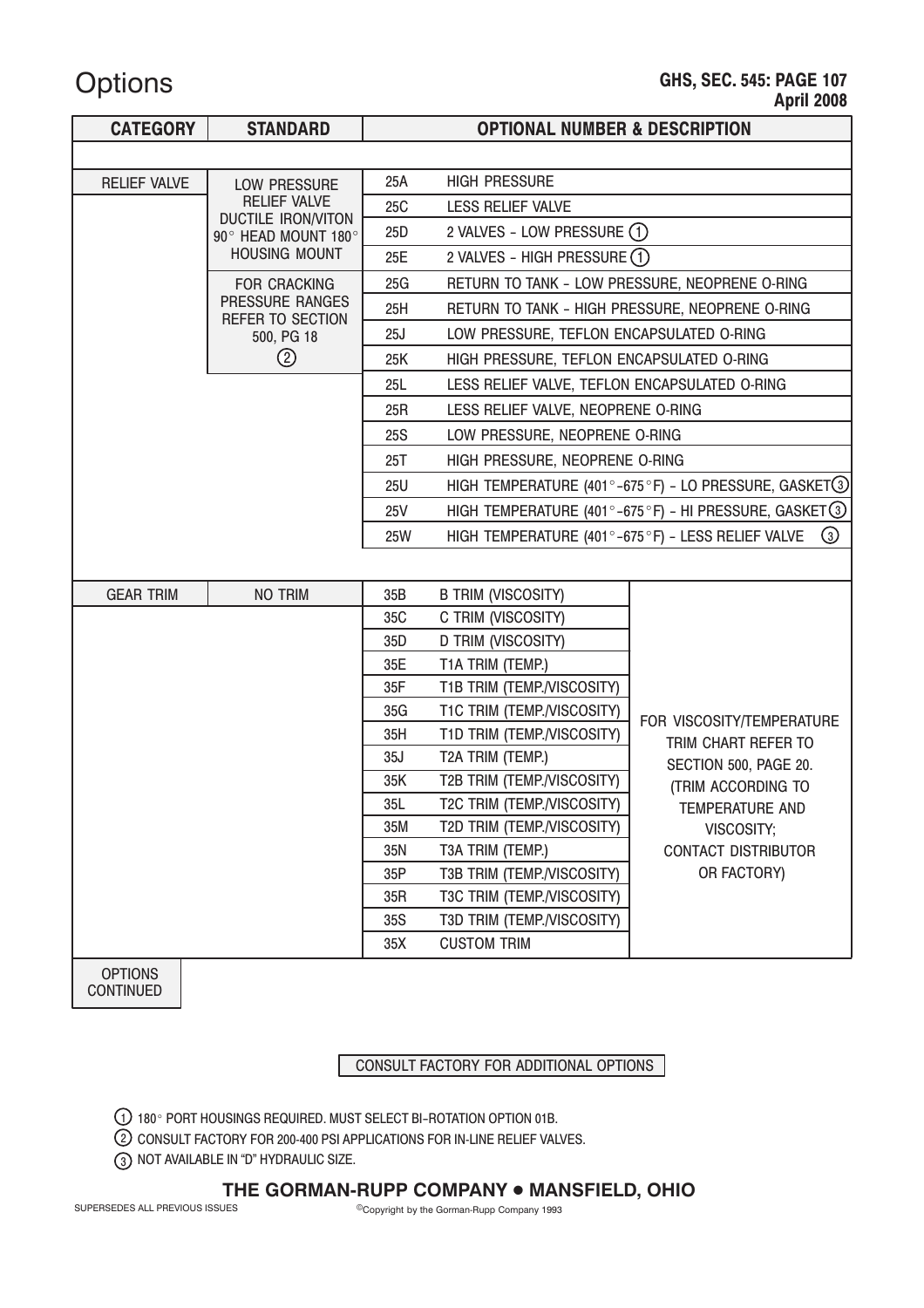## Options (Continued)

| <b>CATEGORY</b>                      | <b>STANDARD</b>                            |                                                                      | <b>OPTIONAL NUMBER &amp; DESCRIPTION</b>                                                         |  |  |  |
|--------------------------------------|--------------------------------------------|----------------------------------------------------------------------|--------------------------------------------------------------------------------------------------|--|--|--|
|                                      |                                            |                                                                      |                                                                                                  |  |  |  |
| <b>HEAD</b>                          | <b>CAST IRON</b>                           | 40B                                                                  | <b>BRONZE IDLER GEAR</b>                                                                         |  |  |  |
| <b>IDLER</b><br><b>IDLER BUSHING</b> | <b>HIGH STRENGTH IRON</b><br><b>BRONZE</b> | 40C                                                                  | CARBON GRAPHITE IDLER BUSHING                                                                    |  |  |  |
|                                      |                                            | 40F                                                                  | VITON O-RING HEAD, CARBON GRAPHITE IDLER BUSHING                                                 |  |  |  |
|                                      | Consult factory for optional idler pins    | 40G                                                                  | HEAD JACKET 3 4                                                                                  |  |  |  |
|                                      |                                            | $\circled{3}$ $\circled{4}$<br>HEAD JACKET, BRONZE IDLER GEAR<br>40J |                                                                                                  |  |  |  |
|                                      |                                            | 40K                                                                  | $\circled{3}$<br>HEAD JACKET, CARBON GRAPHITE IDLER BUSHING                                      |  |  |  |
|                                      |                                            | 40M                                                                  | HIGH TEMP CG, HEAT RESISTANT IDLER PIN 2                                                         |  |  |  |
|                                      |                                            |                                                                      | NEOPRENE O-RING HEAD, CARBON GRAPHITE IDLER BSHG (2)                                             |  |  |  |
|                                      |                                            |                                                                      | SILICON CARBIDE IDLER BUSHING                                                                    |  |  |  |
|                                      |                                            | 40W                                                                  | $(2)$ $(3)$<br>HEAD JACKET, HIGH TEMP CARBON GRAPHITE IDLER<br>BUSHING, HEAT RESISTANT IDLER PIN |  |  |  |
|                                      |                                            | 41R                                                                  | HEAT RESISTANT IDLE PIN, HIGH TEMP SIC IDLER BUSHING 2                                           |  |  |  |
|                                      |                                            | 41W                                                                  | HEAD JACKET, HIGH TEMP SIC IDLER BUSHING,<br>HEAT RESISTANT IDLER PIN<br>②<br>$\circledS$        |  |  |  |
|                                      |                                            | 41U                                                                  | HEAD JACKET, SILICON CARBIDE IDLER BUSHING                                                       |  |  |  |
|                                      |                                            |                                                                      |                                                                                                  |  |  |  |
| ROTOR / SHAFT                        | <b>HIGH STRENGTH</b>                       | 50B                                                                  | <b>BRONZE/STEEL</b><br>$\bigcirc$                                                                |  |  |  |
|                                      | <b>IRON / STEEL</b>                        | 50R                                                                  | LS INTERCHANGE                                                                                   |  |  |  |
|                                      |                                            |                                                                      |                                                                                                  |  |  |  |
| <b>OPTIONS</b><br><b>CONTINUED</b>   | CONSULT FACTORY FOR ADDITIONAL OPTIONS     |                                                                      |                                                                                                  |  |  |  |

 $1)$  max. VISCOSITY 15,000 SSU. MAX DIFFERENTIAL 100 PSI.  $\qquad \qquad (3)$ 

2) NOT AVAILABLE IN "D" HYDRAULIC SIZE.

LIMIT JACKET PRESSURE TO 150 PSIG.

 $\left(4\right)$  not available with D 180 $^{\circ}$  port housing and 2 3/4" CENTERLINE FOOT BRACKET COMBINATION.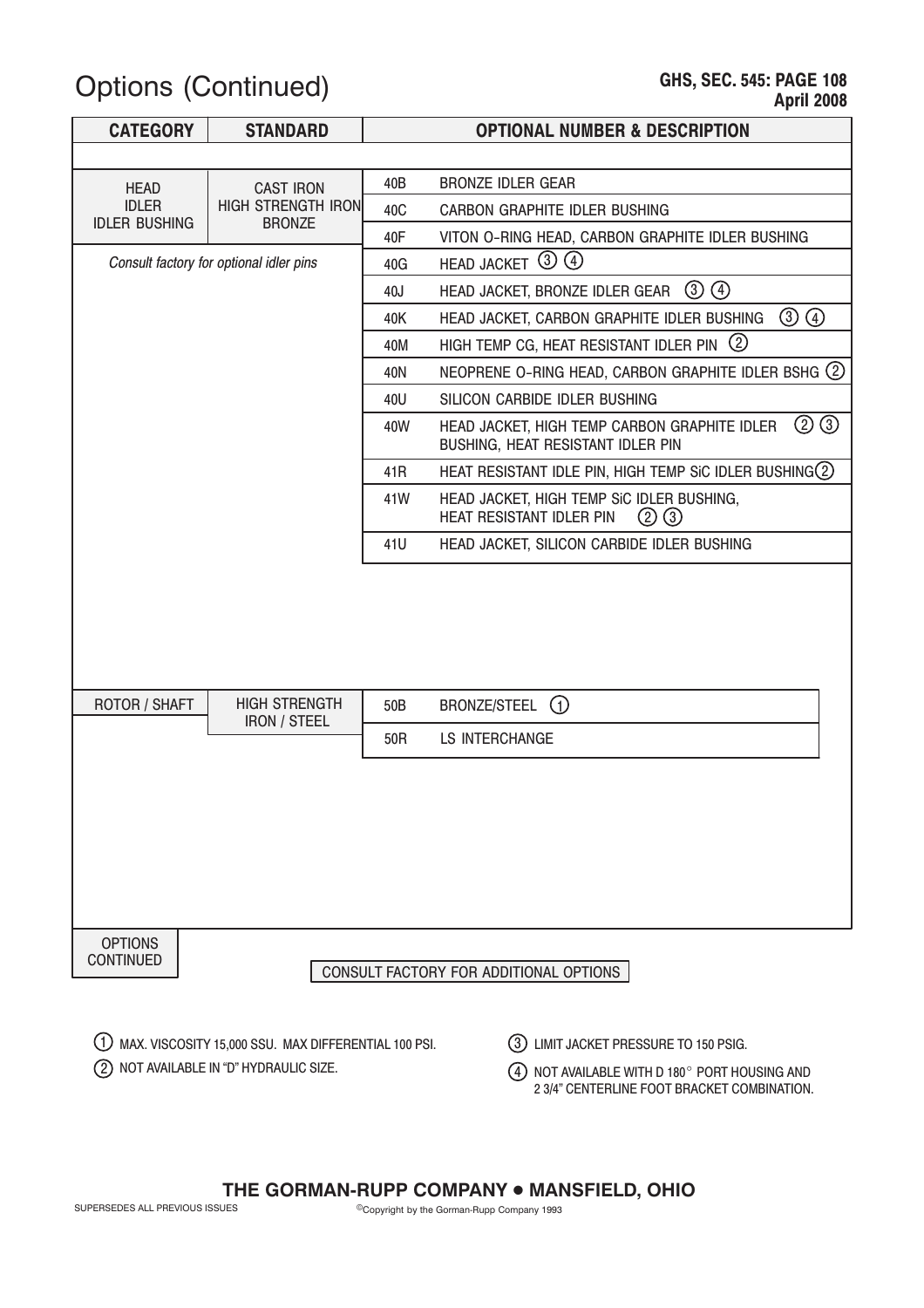### Options (Continued)

| <b>CATEGORY</b>                    | <b>STANDARD</b>                                                                 | <b>APULLEY</b><br><b>OPTIONAL NUMBER &amp; DESCRIPTION</b>                       |                                                                                     |  |  |  |  |  |  |  |
|------------------------------------|---------------------------------------------------------------------------------|----------------------------------------------------------------------------------|-------------------------------------------------------------------------------------|--|--|--|--|--|--|--|
|                                    |                                                                                 |                                                                                  |                                                                                     |  |  |  |  |  |  |  |
| <b>SEAL</b>                        | <b>MECH. SEAL</b>                                                               | 60A                                                                              | FRICTION DRIVE - CARBON CERAMIC, BUNA-N                                             |  |  |  |  |  |  |  |
|                                    | <b>FRICTION DRIVE -</b>                                                         | 60B                                                                              | $\textcircled{\scriptsize{1}}$<br>FRICTION DRIVE - CARBON, CERAMIC, NEOPRENE        |  |  |  |  |  |  |  |
|                                    | CARBON,<br>CERAMIC, VITON                                                       | 60D                                                                              | POSITIVE DRIVE-CARBON, SiC, TEFLON (1)                                              |  |  |  |  |  |  |  |
|                                    |                                                                                 | 60J                                                                              | DOUBLE FRICTION DRIVE - CARBON, CERAMIC, VITON (3)                                  |  |  |  |  |  |  |  |
|                                    |                                                                                 | 60K                                                                              | (1)(2)<br>AMMONIA DBL FRICTION DRIVE-CARBON, CERAMIC,<br><b>NEOPRENE</b>            |  |  |  |  |  |  |  |
|                                    |                                                                                 | 60M                                                                              | G-R CARTRIDGE FRICTION DRIVE - CARBON, Ni-RESIST, VITON<br><b>WITH FLUSH</b>        |  |  |  |  |  |  |  |
|                                    | G-R CARTRIDGE POSITIVE DRIVE - CARBON, SiC, TEFLON<br><b>WITH FLUSH</b>         |                                                                                  |                                                                                     |  |  |  |  |  |  |  |
|                                    |                                                                                 | 60P                                                                              | G-R CARTRIDGE METAL BELLOWS - CARBON, SiC, TEFLON<br><b>ENCAPSULATED WITH FLUSH</b> |  |  |  |  |  |  |  |
|                                    |                                                                                 | 60Q                                                                              | TYPE 1B BALANCED SEAL - CARBON, NI-RESIST, VITON                                    |  |  |  |  |  |  |  |
|                                    | TYPE 1B BALANCED SEAL - CARBON, NI-RESIST, NEOPRENE                             |                                                                                  |                                                                                     |  |  |  |  |  |  |  |
|                                    | TANDEM FRICTION DRIVE CRTRDGE-CARB., CERAMIC, VIT ON (3)<br>60S                 |                                                                                  |                                                                                     |  |  |  |  |  |  |  |
|                                    |                                                                                 | 61A                                                                              | (T)<br>MODULAR - POSITIVE DRIVE - CBN, SiC, TEFLON                                  |  |  |  |  |  |  |  |
|                                    |                                                                                 | $MODULAR - METAL BELLOWS - CBN$ , SiC, TEF ENCAPSULATEL $\textcircled{1}$<br>61B |                                                                                     |  |  |  |  |  |  |  |
|                                    |                                                                                 | MODULAR - METAL BELLOWS - SiC, SiC, TEF ENCAPSULATED(1)<br>61 <sub>C</sub>       |                                                                                     |  |  |  |  |  |  |  |
|                                    |                                                                                 | 61D                                                                              | MODULAR - METAL BELLOWS - SiC, SiC, KALREZ $(1)$                                    |  |  |  |  |  |  |  |
|                                    |                                                                                 | 61H                                                                              | HIGH TEMP - POSITIVE DRIVE (CRANE FOIL) - CARBON, SIC $\textcircled{1}$             |  |  |  |  |  |  |  |
|                                    | 61J<br>FRICTION DRIVE - SiC, SiC, VITON                                         |                                                                                  |                                                                                     |  |  |  |  |  |  |  |
|                                    | G-R CART METAL BELLOWS - SiC, SiC, TEF ENCAPSULATED<br>61L<br><b>WITH FLUSH</b> |                                                                                  |                                                                                     |  |  |  |  |  |  |  |
|                                    |                                                                                 |                                                                                  |                                                                                     |  |  |  |  |  |  |  |
| <b>SEAL</b>                        | <b>PACKING</b>                                                                  | 65E                                                                              | CARTRIDGE TRIPLE LIPSEAL - TEFLON                                                   |  |  |  |  |  |  |  |
|                                    | <b>TEFLON/GRAPHITE</b>                                                          | 65Q                                                                              | PACKING - HIGH TEMP GRAFOIL                                                         |  |  |  |  |  |  |  |
|                                    |                                                                                 | 65S                                                                              | PACKING - MINIMUM LEAK                                                              |  |  |  |  |  |  |  |
|                                    |                                                                                 |                                                                                  |                                                                                     |  |  |  |  |  |  |  |
| <b>OPTIONS</b><br><b>CONTINUED</b> |                                                                                 |                                                                                  | CONSULT FACTORY FOR ADDITIONAL OPTIONS                                              |  |  |  |  |  |  |  |

1 NOT AVAILABLE IN "D" HYDRAULIC SERIES.

- 2 AMMONIA: OPTION 90A REQUIRED.
- 3 DUAL SEAL: RESERVOIR KIT RECOMMENDED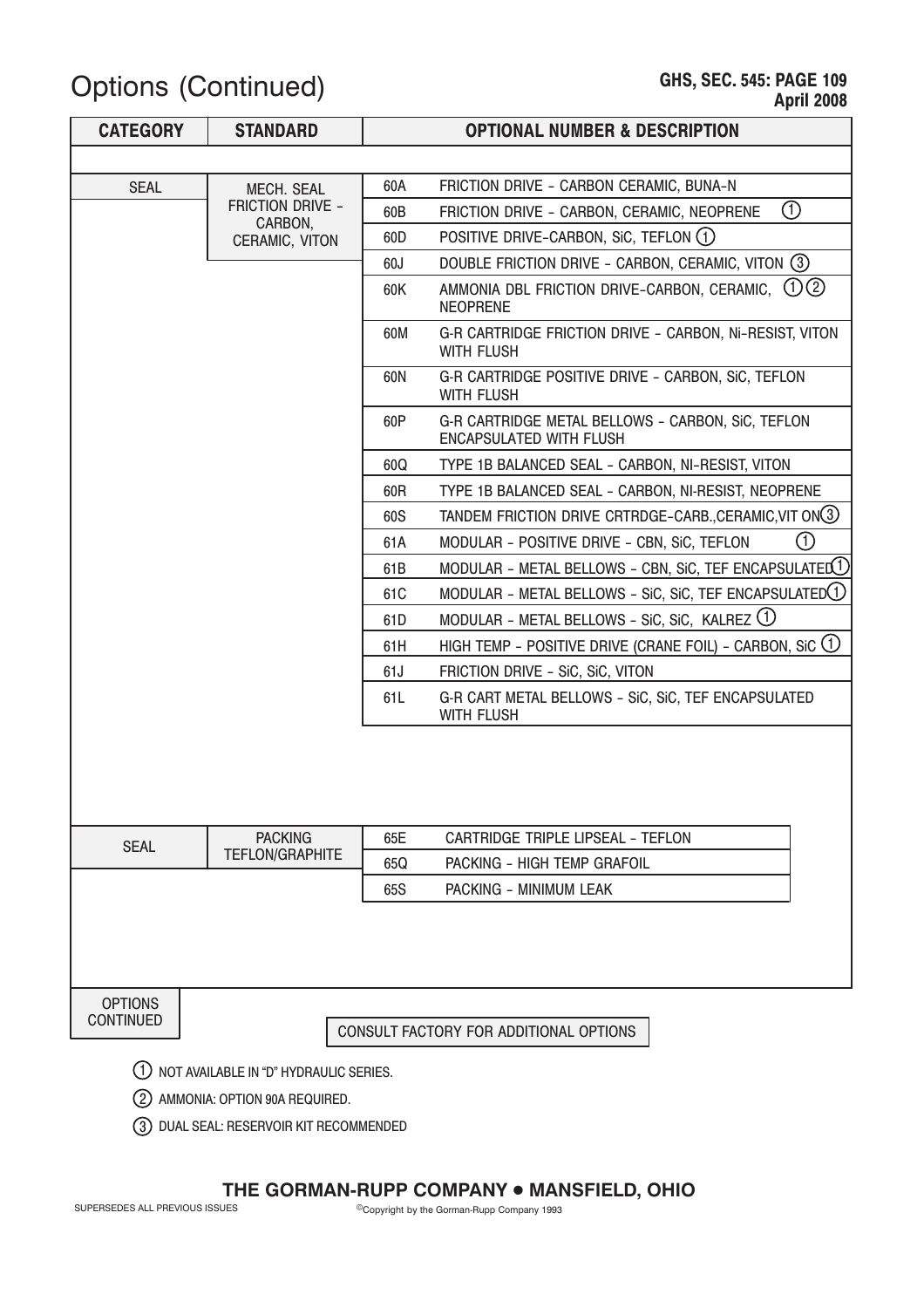### Options (Continued) GHS, SEC. 545: PAGE 110

| <b>CATEGORY</b>                    | <b>STANDARD</b>             | <b>OPTIONAL NUMBER &amp; DESCRIPTION</b>                                                        |     |                    |      |       |        |       |              |  |  |  |
|------------------------------------|-----------------------------|-------------------------------------------------------------------------------------------------|-----|--------------------|------|-------|--------|-------|--------------|--|--|--|
|                                    |                             |                                                                                                 |     |                    |      |       |        |       |              |  |  |  |
| <b>BACKHEAD/BUSHING</b>            | <b>CAST IRON / BRONZE</b>   | <b>CARBON GRAPHITE SHAFT BUSHING</b><br>70A                                                     |     |                    |      |       |        |       |              |  |  |  |
|                                    |                             | BACKHEAD JACKET (2) (4)<br>70B                                                                  |     |                    |      |       |        |       |              |  |  |  |
|                                    |                             | VITON O-RING BACKHEAD, CARB GRAPHITE SHAFT BUSHING<br>70D                                       |     |                    |      |       |        |       |              |  |  |  |
|                                    |                             | NEOPRENE O-RING BACKHEAD, CARBON GRAPHITE<br>70E<br>SHAFT BUSHING (2)                           |     |                    |      |       |        |       |              |  |  |  |
|                                    |                             | 70F<br>HIGH TEMPERATURE CARBON GRAPHITE SHAFT BUSHING (2)                                       |     |                    |      |       |        |       |              |  |  |  |
|                                    |                             | (2)(4)<br>BACKHEAD JACKET, CG SHAFT BUSHING<br>70G                                              |     |                    |      |       |        |       |              |  |  |  |
|                                    |                             | BACKHEAD JACKET, SEAL QUENCH, HIGH TEMP CG<br>70J<br>$(2)$ <sup>4</sup><br><b>SHAFT BUSHING</b> |     |                    |      |       |        |       |              |  |  |  |
|                                    |                             | $\bigcircled{2} \bigcirc$<br>BACKHEAD JACKET, HIGH TEMP CG SHAFT BUSHING.<br>70K                |     |                    |      |       |        |       |              |  |  |  |
|                                    |                             | SILICON CARBIDE SHAFT BUSHING<br>70M                                                            |     |                    |      |       |        |       |              |  |  |  |
|                                    |                             | BACKHEAD JACKET, HIGH TEMP SIC SHAFT BUSHING (2)<br>71K                                         |     |                    |      |       |        |       |              |  |  |  |
|                                    |                             | BACKHEAD JACKET, SIC SHAFT BUSHING<br>71M                                                       |     |                    |      |       |        |       |              |  |  |  |
|                                    |                             |                                                                                                 |     |                    |      |       |        |       |              |  |  |  |
|                                    |                             |                                                                                                 |     |                    |      |       |        |       |              |  |  |  |
| <b>MOUNTING FOOT</b>               | <b>SEE TABLE</b>            | <b>HYDRAULIC SIZE</b>                                                                           |     |                    |      |       |        |       |              |  |  |  |
|                                    | <b>MOTOR FRAME REF.</b>     |                                                                                                 |     | PUMP CENTER HEIGHT | D    | G     | J      | N     | $\mathsf{R}$ |  |  |  |
|                                    | (1)<br><b>G INTERCHANGE</b> |                                                                                                 | 80A | 2.75"              | OPT. | $ -$  | $---$  | ---   | ---          |  |  |  |
|                                    | 56, 143T, 145T              |                                                                                                 | 80C | 3.50"              | STD. | STD.  | $---$  | ---   |              |  |  |  |
|                                    | ➀<br>H, HL INTERCHANGE      |                                                                                                 | 80D | 3.50"              | ---  | OPT.  | $---$  | ---   | ---          |  |  |  |
|                                    | 182, 182T, 184, 184T        |                                                                                                 | 80F | 4.50"              | OPT. | OPT.  | OPT(3) | OPT.  | ---          |  |  |  |
|                                    | (1)<br>AK, AL INTERCHANGE   |                                                                                                 | 80G | 5.25"              | ---  | $---$ | OPT.   | $---$ | ---          |  |  |  |
|                                    | 213, 213T, 215, 215T        |                                                                                                 | 80J | 5.25"              | OPT. | OPT.  | STD.   | STD.  | ---          |  |  |  |
|                                    | (1) K, KK INTERCHANGE       |                                                                                                 | 80L | 5.50"              | ---  |       | $---$  | OPT.  | ---          |  |  |  |
|                                    | 254T, 254U, 256T, 256U      |                                                                                                 | 80P | 6.25"              | ---  | OPT.  | OPT.   | OPT.  | ---          |  |  |  |
|                                    | 284T, 284U, 286T, 286U      |                                                                                                 | 80S | 7.00"              | ---  | $---$ | OPT.   | OPT.  | STD.         |  |  |  |
|                                    | U<br><b>LS INTERCHANGE</b>  |                                                                                                 | 80T | 7.00"              | ---  | ---   | ---    | ---   | OPT.         |  |  |  |
|                                    | (1) L.LQ.LL.3B INTERCHANGE  |                                                                                                 | 80U | 7.00"              | ---  | $---$ | $---$  | ---   | OPT.         |  |  |  |
|                                    | 324T, 324U, 326T, 326U      |                                                                                                 | 80V | 8.00"              | ---  | $---$ | OPT.   | OPT.  | $---$        |  |  |  |
| <b>OPTIONS</b><br><b>CONTINUED</b> |                             |                                                                                                 |     |                    |      |       |        |       |              |  |  |  |

CONSULT FACTORY FOR ADDITIONAL OPTIONS

1 FOR COMPETITOR PUMP INTERCHANGE DATA SEE SECTION I (MODEL INTERCHANGEABILITY CHART) IN THE ROTARY GEAR REFERENCE GUIDE.

- 2) NOT AVAILABLE IN "D" HYDRAULIC SERIES.
- $3)$  when used with 90 $^{\circ}$  Housing, the relief valve extends below foot bracket; therefore, se-LECT LESS RELIEF VALVE OPTION OR 180° HOUSING.
- 4 LIMIT JACKET PRESSURE TO 150 PSIG.

#### THE GORMAN-RUPP COMPANY . MANSFIELD, OHIO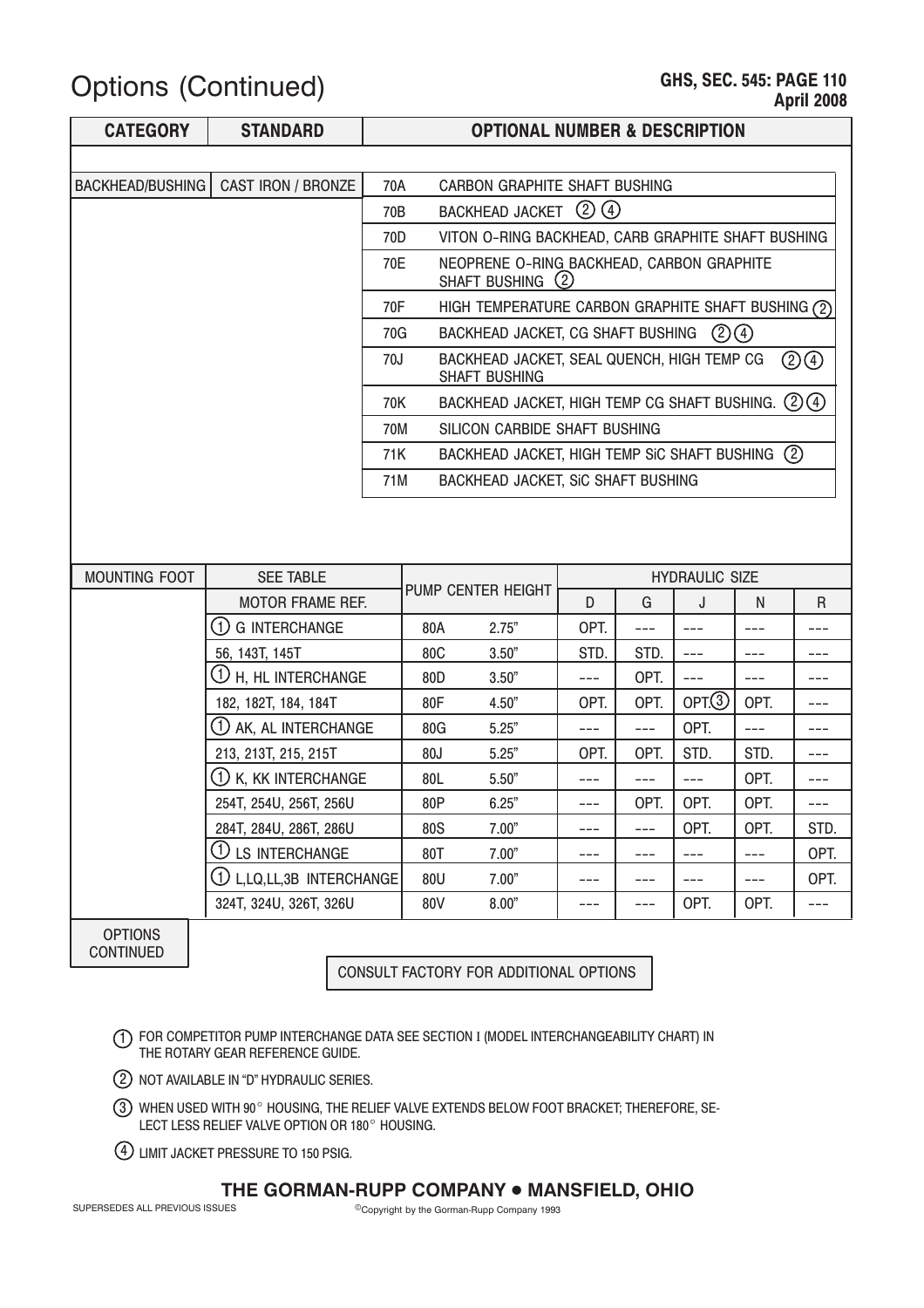# Options (Continued) GHS, SEC. 545: PAGE 111

# April 2008

| <b>CATEGORY</b>                                              | <b>OPTIONAL NUMBER &amp; DESCRIPTION</b><br><b>STANDARD</b> |                                                                   |                                                         |                       |         |      |      |              |  |  |  |
|--------------------------------------------------------------|-------------------------------------------------------------|-------------------------------------------------------------------|---------------------------------------------------------|-----------------------|---------|------|------|--------------|--|--|--|
|                                                              |                                                             |                                                                   |                                                         |                       |         |      |      |              |  |  |  |
| <b>MOUNTING FOOT</b>                                         | <b>SEE TABLE</b>                                            |                                                                   |                                                         | <b>HYDRAULIC SIZE</b> |         |      |      |              |  |  |  |
|                                                              | <b>MOTOR FRAME REF.</b>                                     |                                                                   | PUMP CENTER HEIGHT                                      | D                     | G       | J    | N    | $\mathsf{R}$ |  |  |  |
|                                                              | D80                                                         | 82A                                                               | 80 <sub>mm</sub>                                        | OPT.                  | OPT.    |      |      |              |  |  |  |
|                                                              | D90                                                         | 82B                                                               | 90mm                                                    | OPT.                  | OPT.    |      |      |              |  |  |  |
|                                                              | D <sub>100</sub>                                            | 82C                                                               | 100mm                                                   | OPT.                  | OPT.    | ---  |      |              |  |  |  |
|                                                              | D <sub>112</sub>                                            | 82D                                                               | 112mm                                                   | OPT.                  | OPT.    | OPT. | OPT. |              |  |  |  |
|                                                              | D <sub>132</sub>                                            | 82E                                                               | 132mm                                                   | OPT.                  | OPT.    | OPT. | OPT. |              |  |  |  |
|                                                              | D <sub>160</sub>                                            | 82F                                                               | 160mm                                                   | سرستيو                | OPT.    | OPT. | OPT. |              |  |  |  |
|                                                              | D180                                                        | 82G                                                               | <b>180mm</b>                                            |                       | یں گیا۔ | OPT. | OPT. |              |  |  |  |
|                                                              | D <sub>200</sub>                                            | 82H                                                               | 200mm                                                   |                       | نو د کو | OPT. | OPT  |              |  |  |  |
| <b>BACKHEAD</b>                                              |                                                             | 90A                                                               | RESERVOIR KIT - AMMONIA, PMP DISCH. PRESSURE SYSTEM (1) |                       |         |      |      |              |  |  |  |
| <b>ACCESSORIES</b>                                           |                                                             | RESERVOIR KIT - TANDEM, NON PRESSURIZED SYSTEM<br>90 <sub>B</sub> |                                                         |                       |         |      |      |              |  |  |  |
| RESERVOIR KIT - DOUBLE, EXTERNALLY PRESSURIZED SYSTEM<br>90C |                                                             |                                                                   |                                                         |                       |         |      |      |              |  |  |  |
|                                                              |                                                             | 90D                                                               | RESERVOIR KIT - TRIPLE TEFLON LIPSEAL (1)               |                       |         |      |      |              |  |  |  |
|                                                              |                                                             |                                                                   |                                                         |                       |         |      |      |              |  |  |  |

CONSULT FACTORY FOR ADDITIONAL OPTIONS

1 NOT AVAILABLE IN "D" HYDRAULIC SERIES.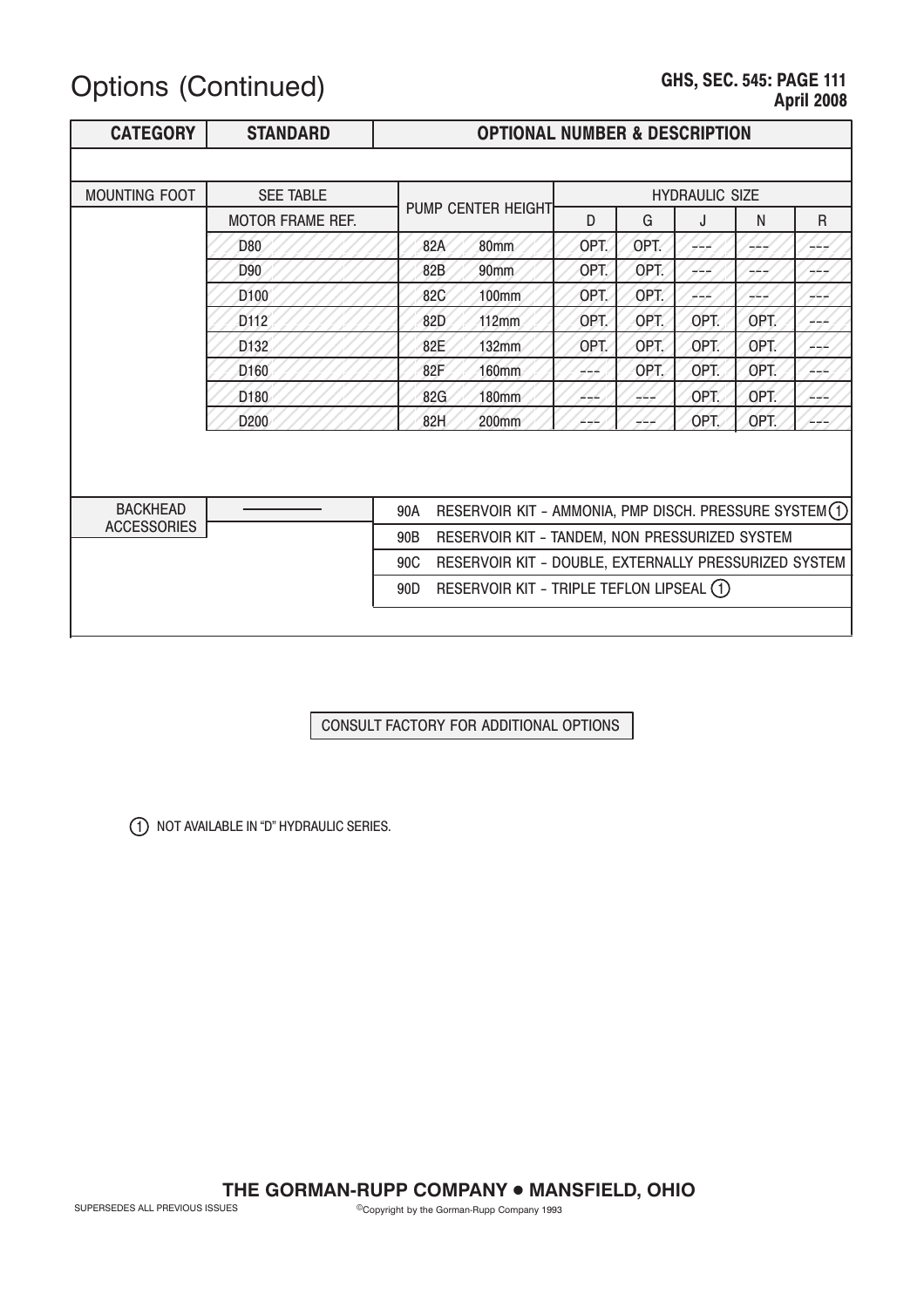|                                                                                                                                                                                                                                                     | А<br>(THD./FLG.)<br>PORTS            |                                                                                                                         |                  |                                                                                                 |                |                  |               |                              | - B·<br><b>DISCHARGE</b>              |                                     |                    |                  |                                      |                                     |                |
|-----------------------------------------------------------------------------------------------------------------------------------------------------------------------------------------------------------------------------------------------------|--------------------------------------|-------------------------------------------------------------------------------------------------------------------------|------------------|-------------------------------------------------------------------------------------------------|----------------|------------------|---------------|------------------------------|---------------------------------------|-------------------------------------|--------------------|------------------|--------------------------------------|-------------------------------------|----------------|
| <b>MODEL</b>                                                                                                                                                                                                                                        | Q<br>DIA.<br>P<br>KEYWAY             | Η<br>ă<br>M                                                                                                             | 癿日               | PUMP DIMENSIONS - INCHES [MILLIMETERS]                                                          |                |                  | 2 PLACES      | .250-18 NPT<br>(GAUGE PORTS) | Β<br>B                                | SUCTION<br>G<br>DIA.<br>$(4-HOLES)$ | O<br>$\circ$<br>(◎ | Ō<br>0<br>E<br>Ε | $\circ$<br>$\widehat{\text{O}}$<br>O |                                     |                |
| <b>NUMBERS</b>                                                                                                                                                                                                                                      | A                                    | B                                                                                                                       | $\mathsf C$      | D                                                                                               | E              | F                | G             | H                            | J                                     | Κ                                   | L                  | M                | N                                    | P                                   | ${\mathsf Q}$  |
| <b>GHSD</b>                                                                                                                                                                                                                                         | 1"                                   | $2.50 *$<br>$[64]$<br>$2.75 +$<br>$[70]$<br>3.19 $\blacktriangleright$<br>[81]<br>4.00 $\blacktriangleright$<br>[102] 卞 | 4.00<br>$[102]$  | $3.50*$<br>[89]<br>4.50<br>$[114]$<br>5.25<br>$[133]$                                           | 1.62<br>$[41]$ | 5.50<br>[140]    | .41<br>$[10]$ | 1.16<br>$[30]$               | 8.43<br>$[214]$                       | 7.54<br>$[192]$                     | 1.09<br>$[28]$     | 2.29<br>$[58]$   | 4.98<br>$[127]$                      | $.12 \times .75$<br>$[3 \times 19]$ | .50<br>$[13]$  |
| <b>GHS G</b><br><b>GHA G</b>                                                                                                                                                                                                                        | $1 - 1/2"$<br>2"                     | $3.50*$<br>[89]<br>3.75 $+$<br>$[95]$<br>4.00<br>$[102]$                                                                | 4.88<br>$[124]$  | $3.50*$<br>[89]<br>4.50<br>$[114]$<br>5.25<br>$[133]$<br>6.25<br>$[159]$                        | 1.62<br>$[41]$ | 8.00<br>$[203]$  | .41<br>$[10]$ | 1.62<br>$[41]$               | 12.06<br>[306]                        | 10.72<br>$[272]$                    | 1.52<br>$[39]$     | 3.35<br>[85]     | 5.70<br>[145]                        | .19 X 1.27<br>[5 X 32]              | .75<br>$[19]$  |
| <b>GHS J</b><br><b>GHA J</b>                                                                                                                                                                                                                        | 2"<br>$2 - 1/2"$<br>3"               | $4.50*$<br>[114]<br>$5.00 +$<br>[127]<br>6.00 $\blacktriangleright$<br>[152] $+$<br>6.31 <b>h</b><br>$[160]$            | 6.88<br>$[175]$  | 4.50<br>$[114]$<br>$5.25*$<br>$[133]$<br>6.25<br>$[159]$<br>7.00<br>$[178]$<br>8.00<br>$[203]$  | 2.88<br>$[73]$ | 10.00<br>$[254]$ | .44<br>$[11]$ | 2.50<br>[64]                 | 15.68<br>$[398]$                      | 14.42<br>$[366]$                    | 2.77<br>$[70]$     | 4.48<br>$[114]$  | 8.50<br>$[216]$                      | .25 X 2.00<br>$[6 \times 51]$       | 1.00<br>$[25]$ |
| <b>GHSN</b><br><b>GHAN</b>                                                                                                                                                                                                                          | $1 - 1/2"$<br>2"<br>$2 - 1/2"$<br>3" | $5.12 *$<br>$[130]$<br>$5.25$ $\blacksquare$<br>$[133]$<br>7.19 $\blacktriangleright$<br>$[183]$                        | 8.00<br>$[203]$  | 4.50<br>$[114]$<br>$5.25 *$<br>$[133]$<br>6.25<br>$[159]$<br>7.00<br>$[178]$<br>8.00<br>$[203]$ | 2.88<br>$[73]$ | 10.00<br>$[254]$ | .44<br>[11]   | 2.58<br>[66]                 | 17.45<br>$[443]$<br>16.37*<br>$[416]$ | 15.14<br>$[385]$                    | 2.69<br>$[68]$     | 4.56<br>$[116]$  | 7.59<br>[193]<br>$8.72*$<br>$[221]$  | .25 X 2.00<br>$[6 \times 51]$       | 1.12<br>$[28]$ |
| <b>GHS R</b><br><b>GHAR</b>                                                                                                                                                                                                                         | 2"<br>$2 - 1/2"$<br>3"<br>4"         | 6.50<br>$[165]$<br>$7.19$ $\blacktriangleright$<br>$[183]$                                                              | 10.50<br>$[267]$ | 7.00<br>$[178]$                                                                                 | 3.75<br>$[95]$ | 13.75<br>$[349]$ | .52<br>$[13]$ | 2.25<br>$[57]$               | 17.87<br>$[454]$                      | 17.30<br>$[439]$                    | 1.80<br>$[46]$     | 4.70<br>$[119]$  | 11.31<br>$[287]$                     | .38 X 1.88<br>$[10 \times 48]$      | 1.44<br>$[37]$ |
| PORTS ARE COMPATIBLE WITH 125# OR 250# ANSI CAST IRON FLANGES. ALL OTHER PORTS ARE TAPPED NPT<br>FOR ANSI PIPE. OPTIONAL [DIN] FLANGES OR TAPPED [BSP] PORTS AVAILABLE FOR EXPORT MARKET.<br>$\star$<br><b>STANDARD DIMENSION</b><br>† 180° HOUSING |                                      |                                                                                                                         |                  |                                                                                                 |                |                  |               |                              |                                       |                                     |                    |                  |                                      |                                     |                |
| THE GORMAN-RUPP COMPANY . MANSFIELD, OHIO<br>SUPERSEDES ALL PREVIOUS ISSUES<br><sup>©</sup> Copyright by the Gorman-Rupp Company 1993                                                                                                               |                                      |                                                                                                                         |                  |                                                                                                 |                |                  |               |                              |                                       |                                     |                    |                  |                                      |                                     |                |